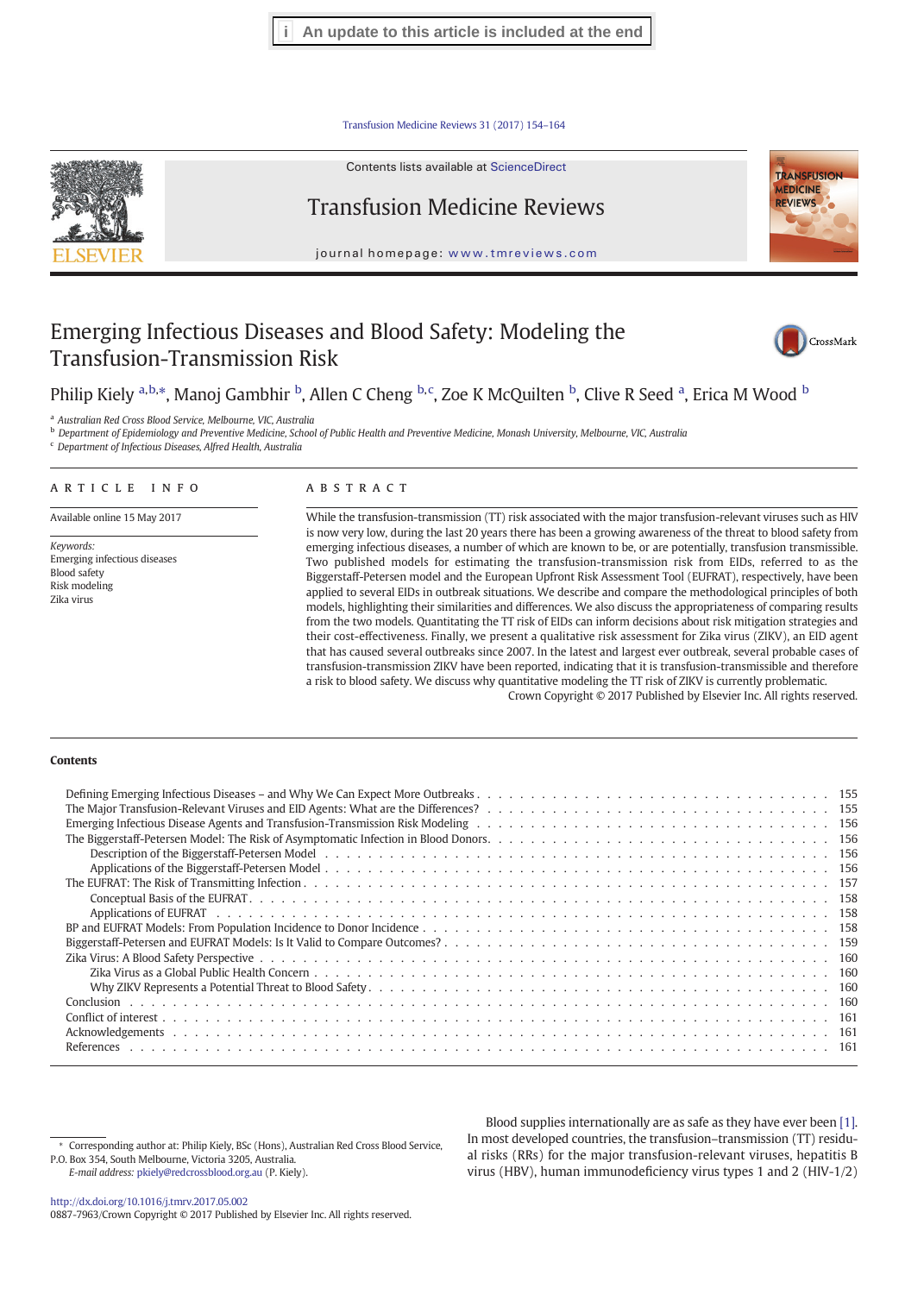and hepatitis C virus (HCV) have been reduced to very low probabilities [\[2,3\].](#page-7-0) This has been achieved by a combination of community education, non-remunerated voluntary blood donations, pre-donation donor questionnaires designed to elicit risk behaviors, universal donor screening, pathogen inactivation procedures incorporated into the production of plasma-derived products and the availability of pathogen reduction technologies for fresh blood components [\[2,4-7\]](#page-7-0). Additionally, most countries perform serological screening for Treponema pallidum (syphilis) [\[8\],](#page-7-0) while a number also screen for antibodies to human T-cell lymphotropic virus types 1 and 2 (anti-HTLV-1/2) [\[9,10\]](#page-7-0) and bacterial contamination of platelet components [\[11\]](#page-7-0).

However, over the last 20 years there has been an increasing awareness of the threat to blood safety from emerging infectious disease (EID) agents [\[12-21\]](#page-7-0). In this review we provide an overview of how EID agents can be defined, when they represent a potential risk to blood safety and how they differ from the classical transfusion-relevant agents. We then describe and compare the methodological principles and limitations of two models that have been developed and applied to estimate the TT risk of EID agents. Finally, we use Zika virus (ZIKV) as a contemporary case study for assessing the risk of an EID agent to blood safety.

#### Defining Emerging Infectious Diseases – and Why We Can Expect More Outbreaks

A widely accepted definition of EIDs are "those whose incidence in humans has increased within the past 2 decades or threatens to increase in the near future" [\[17,22\].](#page-7-0) This is, perhaps necessarily, an imprecise definition which does not specify the level of past or 'threatened' incidence increase and does not differentiate true increases in incidence from apparent increases due to greater awareness. Additionally, it does not take into account geographical variation whereby an EID agent may be emerging in one region but established in another [\[23\]](#page-7-0), and the period of 2 decades is somewhat arbitrary. Therefore, in the absence of a precise and universally applicable definition, "emerging" could be applied to infectious diseases on a regional basis taking into account local epidemiology.

Causative agents of EIDs include new or previously undetected agents, as well as known agents that are re-emerging following a period of low incidence or those for which a disease association has not been previously recognized [\[17,24,25\].](#page-7-0) An important class of novel EIDs in humans are zoonotic infections [\[17,24,26-29\],](#page-7-0) driven in part by the increased human demand for meat and animal products [\[28\].](#page-7-0) Once an agent has crossed the species barrier to humans, subsequent transmission may be enhanced by a number of factors, predominately related to human activity (Fig. 1).

While EIDs are not a new phenomenon, the frequency of reported outbreaks has increased in the last 20 years and experts predict that this will continue [\[17,18,21,26,28-30\]](#page-7-0). To emphasize this point, the list of 21st century outbreaks already includes, in addition to ongoing outbreaks of West Nile virus (WNV) [\[31,32\],](#page-7-0) severe acute respiratory syndrome corona virus (SARS-CoV) in China in 2002–3 [\[33,34\],](#page-7-0) the reemergence of avian influenza virus H5N1 (A(H5N1) [\[35\],](#page-7-0) chikungunya virus (CHIKV) on La Reunion island in 2005–07 followed by the Western Pacific region in 2012 and the Americas in 2013 [\[36-39\],](#page-7-0) influenza A virus H1N1 ((A(H1N1)) [\[40\]](#page-7-0), Middle East respiratory syndrome corona virus (MERS-CoV) in 2012 in the Middle East [\[41\],](#page-7-0) influenza A virus H7N9 (A(H7N9)) in 2013 in China [\[42\],](#page-7-0) ZIKV on Yap Is in 2007, the Western Pacific region in 2014 and the Americas in 2015–16 [\[43\]](#page-7-0) and Ebola virus (EBOV) in West Africa in 2014–15 [\[44\]](#page-7-0).

From a blood safety perspective, a number of EID agents are known to be, or are potentially, transfusion-transmissible based on the following criteria [\[17,20,28\]:](#page-7-0)

- able to establish infection in humans and spread within populations
- infection includes an asymptomatic blood phase
- able to survive during blood processing and storage
- transmissible by the intravenous route
- associated with a clinically apparent disease in at least a proportion of recipients.

#### The Major Transfusion-Relevant Viruses and EID Agents: What are the Differences?

EID agents are typically less well characterized than the major transfusion-relevant viruses noted above, either because they are newly identified or have been known for some time but not considered



Fig. 1. Why we can expect more EID outbreaks.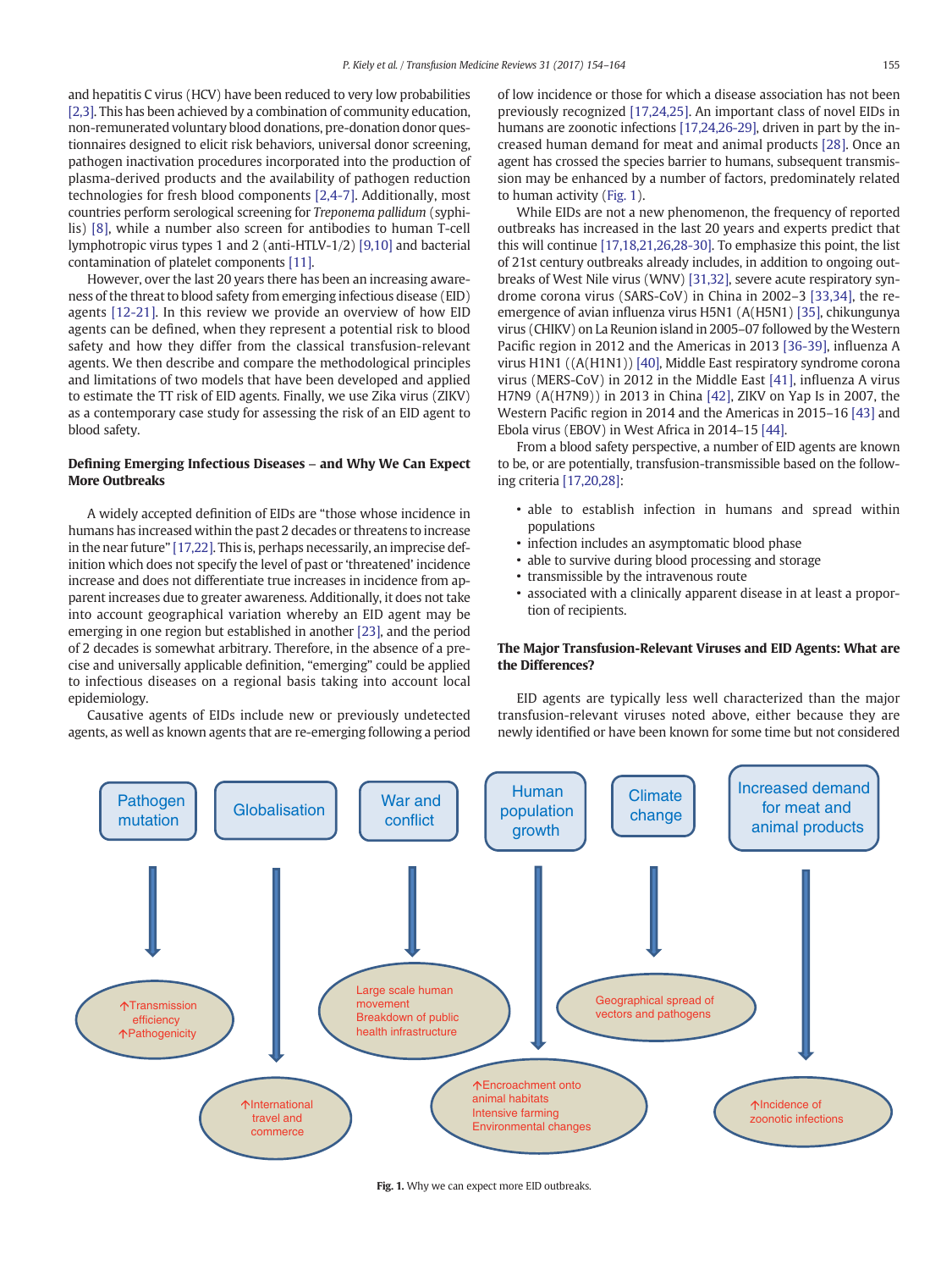a research priority. Therefore EID outbreaks are typically difficult to predict and risk assessments often have a high degree of uncertainty. While the major transfusion-relevant viruses are transmitted human-tohuman without vectors or host reservoirs and have an endemic worldwide distribution, a number of EID agents known to be transfusiontransmissible, including dengue virus (DENV), West Nile virus (WNV), Plasmodium spp. and Trypanosoma cruzi, are primarily vector-borne and have a defined geographical distribution [\[19\].](#page-7-0) Due to the focus on the major transfusion-relevant viruses in the 1980s and 1990s, sensitive and specific assays for universal donor screening have been developed and implemented in most countries, and TT risks can be estimated by risk models [\[45-49\].](#page-7-0) In contrast, donor screening is not possible for most EID agents as suitable assays have only been developed and approved for a limited number of agents, including WNV [\[23,50,51\],](#page-7-0) T. cruzi [\[52\]](#page-7-0), hepatitis A virus (HAV), human parvovirus B19 (primate erythroparvovirus 1) [\[53-55\]](#page-7-0), DENV [\[56,57\]](#page-7-0) and Plasmodium spp. [\[58\].](#page-7-0) Moreover, even when a suitable assay is available for an EID agent, universal donor screening is not always implemented as it may not be mandated or considered a proportionate response to the perceived level of risk, or not feasible due to inadequate resources.

#### Emerging Infectious Disease Agents and Transfusion-Transmission Risk Modeling

Estimating the TT risk of pathogens can be an important part of overall risk assessments. While risk estimates necessarily include a measure of uncertainty, they nonetheless provide an indication of the risk level which in turn can be used to inform decisions about the implementation of risk mitigation strategies.

For the classical transfusion-relevant viruses for which universal screening has been implemented, estimating TT risk is well established using models based on two key parameters, the incidence of infection in the donor population (which is known due to universal donor screening) and the infectious window period (the period during which an acutely infected donor may be infectious but not detectable by the screening assay) [\[59-67\].](#page-8-0) However, modeling based on incidentwindow period methodology is not applicable to EID agents for which donor screening has not been implemented as the incidence of infection in the donor population is not known and an assay window period is not applicable. Therefore, alternative risk models have been developed which included estimating the EID incidence in the blood donor population based on the observable (i.e. reported) incidence in the general population.

#### The Biggerstaff-Petersen Model: The Risk of Asymptomatic Infection in Blood Donors

The first published model for estimating the TT risk of an EID agent was developed by Biggerstaff and Petersen [\[68,69\]](#page-8-0) (BP model) in response to WNV outbreaks in the US, first reported in Queens, New York city in 1999 [\[23,70\]](#page-7-0). WNV is a mosquito-borne flavivirus and TT has been well documented. [\[23,70-80\]](#page-7-0). Prior to the implementation of donor screening for WNV in 2003 [\[23\],](#page-7-0) Biggerstaff and Petersen retrospectively estimated the TT risk of WNV during the outbreak in Queens in 1999 [\[68\]](#page-8-0) and, subsequently, other regions of the US [\[69\]](#page-8-0).

The BP model used the reported incidence of WNV neurologic disease (WNND) to derive an estimate of the incidence of asymptomatic infection in the general population which in turn was used to estimate the proportion of donors who were asymptomatic and viraemic. Based on a number of assumptions [\(Table 1](#page-3-0)), the estimated proportion of asymptomatic viraemic donors was equated to the risk of an infected donation entering the blood supply, which in turn was interpreted as the TT risk. Development of the BP model included both a statistical resampling method (Monte Carlo simulation) for estimating the proportion of the population who were asymptomatically viraemic at any point in time, and a formula for estimating the average proportion of asymptomatic viraemic donors over a specified time period. More recently, Shang et al. have developed a "hybrid" approach to the BP model, combining the statistical resampling and formula methodologies [\[81\].](#page-8-0)

#### Description of the Biggerstaff-Petersen Model

To perform statistical resampling, the required input variables based on the local outbreak data were the:

- number of reported cases of WNND (meningoencephalitis) for the period of observation
- dates of symptom onset for each reported case, and
- population of the outbreak area.

In addition, a number of variables derived from published historical data were also required:

- time course of WNV viraemia
- ratio of WNND cases to total number of WNV infections, and
- ratio of asymptomatic/symptomatic infections.

Based on the symptom onset dates for the reported WNND cases, the statistical resampling simulated the number of symptomatic viraemic cases at time t based on the range of possible viraemic periods prior and subsequent to symptom onset. Further, based on the size of the general population, the ratio of total WNV infections/reported WNND cases and the assumption that infected donors who develop symptoms are only at risk of donating prior to symptom onset, the model derived a risk curve that represented the estimated proportion of asymptomatic cases in the population which was equated to the TT risk of WNV.

The authors also developed a methodologically simpler formula to estimate the average WNV TT risk for a specified time period which provided comparable estimates and has subsequently been applied in a number of published studies [\(Table 2\)](#page-3-0).

The BP formula can be conceptually expressed as

$$
Average risk = \frac{D_{asym}}{T} {^*R}^{*}I_p
$$

Where  $D_{asym}$  is the mean duration of asymptomatic viraemia, taking into account that the asymptomatic viraemic period in the proportion of cases that do not develop clinical symptoms is the entire viraemic period, and for the proportion that develop clinical symptoms it is only the pre-symptomatic viraemic period, T is the period of observation, R is the ratio of total infections/reported cases and  $I_p$  is the population incidence of reported (ie, symptomatic) infections.

As the first term represents the risk of each infected donor presenting to donate while asymptomatic and viraemic, and the product of the second and third terms represents the incidence of all infections (those that develop symptoms and those that remain asymptomatic), the above formula can be expressed as

Average risk = 
$$
Pr\left(\begin{array}{c}\text{collecting viraemic} \text{domain} \\ \text{from each asymptontitically infected} \text{ donor}\end{array}\right)^*
$$
 (incidence of infection)

Therefore, the BP formula for average risk is an estimate of the risk of collecting an infectious donation from an asymptomatically infected donor during the period of observation.

#### Applications of the Biggerstaff-Petersen Model

Since its original application to WNV outbreaks in the US, the BP model has been used to estimate the TT risk of DENV in Australia during outbreaks in 2004 and 2008 to 2009 [\[57,82\],](#page-7-0) CHIKV on La Reunion island in 2005–07 [\[83\]](#page-8-0), Thailand in 2009 [\[84\]](#page-8-0) and Italy in 2007 [\[85\]](#page-8-0), hepatitis A virus (HAV) in Latvia in 2008 [\[86\]](#page-8-0) and Ross River virus (RRV) in Australia in 2013–14 [\[87,88\]](#page-8-0) [\(Table 3\)](#page-4-0). In most of these studies the BP formula for average risk for a defined time period was used rather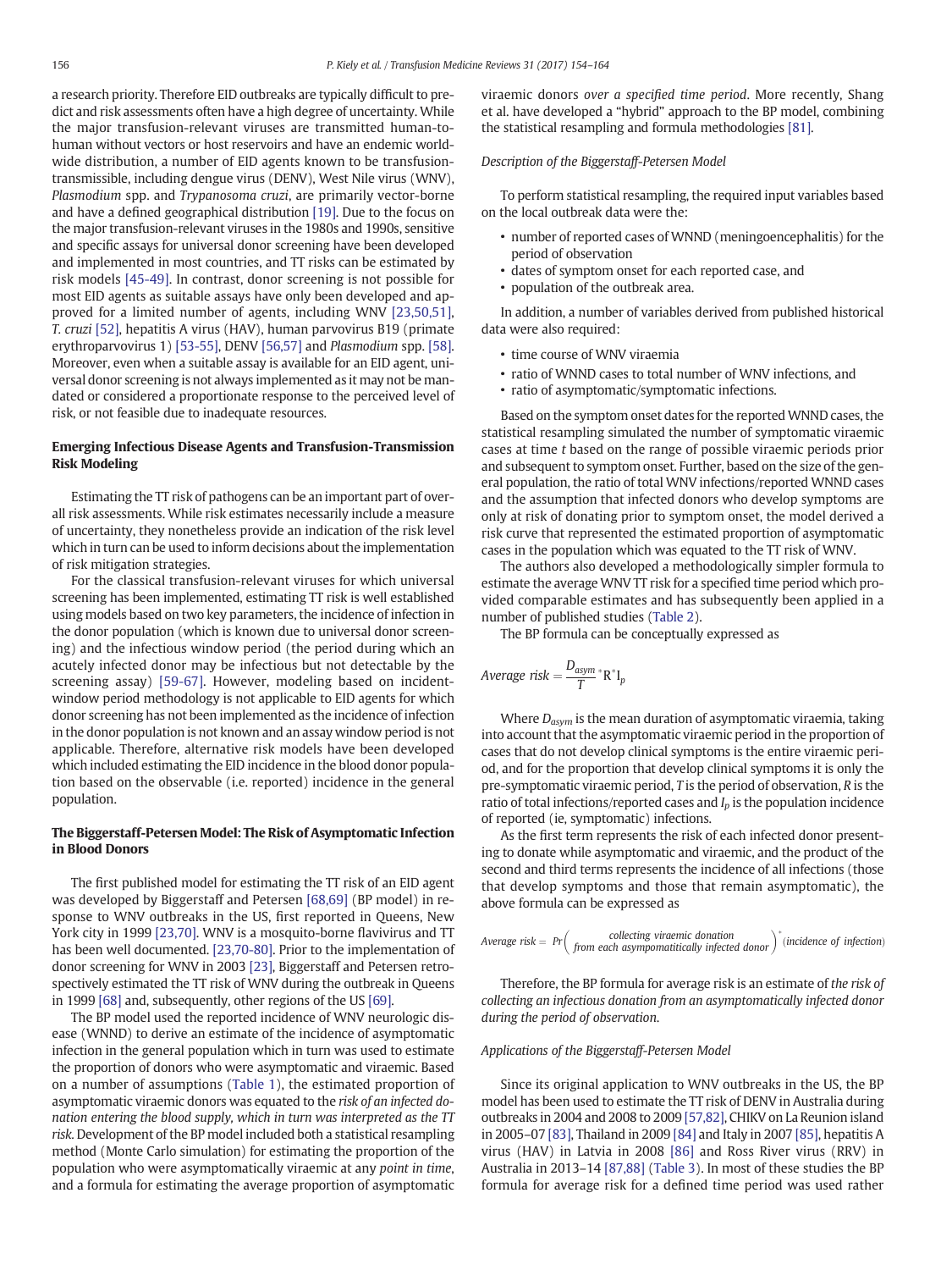#### <span id="page-3-0"></span>Table 1

Assumptions and limitations of the Biggerstaff-Petersen and EUFRAT models

|                                                       | Assumptions common to both models                                                                                                                                                                                                                                                                                                                                  | Additional assumptions for the BP model                                                                                                                                                                                                                                                                                                                                                                   | Additional assumptions for EUFRAT                                                                                                                                                                                                                                                                                                                                                                                    |
|-------------------------------------------------------|--------------------------------------------------------------------------------------------------------------------------------------------------------------------------------------------------------------------------------------------------------------------------------------------------------------------------------------------------------------------|-----------------------------------------------------------------------------------------------------------------------------------------------------------------------------------------------------------------------------------------------------------------------------------------------------------------------------------------------------------------------------------------------------------|----------------------------------------------------------------------------------------------------------------------------------------------------------------------------------------------------------------------------------------------------------------------------------------------------------------------------------------------------------------------------------------------------------------------|
| Assumptions<br>related to<br>reported case<br>numbers | • Reported incident infections represent<br>all symptomatic infections                                                                                                                                                                                                                                                                                             | • Symptom onset dates for reported<br>(symptomatic) cases are similar to<br>asymptomatic infections                                                                                                                                                                                                                                                                                                       |                                                                                                                                                                                                                                                                                                                                                                                                                      |
| Assumptions<br>related to<br>blood donor              | characteristics                                                                                                                                                                                                                                                                                                                                                    | • Donation frequency is constant<br>throughout the period of observation<br>• All donors have the same risk of infection,<br>which is constant, during the period of<br>observation<br>• Asymptomatic infection does not affect the<br>donation behavior of donors<br>• Likelihood of detection of infectious donors by<br>the pre-donation questionnaire is constant<br>throughout the infectious period | • Donors have the same risk of infection as the<br>general population.<br>• Blood components from viraemic blood<br>donors transmit infection with 100% efficiency<br>• Donors with symptomatic infections would<br>either not present to donate or would be<br>excluded from donating                                                                                                                               |
| Assumptions<br>related to<br>infection                | • Historically estimated asymptomatic/symptomatic<br>infection ratio and viraemic periods are applicable to<br>the study population and remain constant during<br>period of observation<br>• Relative timing and duration of viraemia is<br>independent of symptom onset time<br>• Duration of viraemia is the same for both<br>symptomatic and asymptomatic cases |                                                                                                                                                                                                                                                                                                                                                                                                           | • Risk from traveling donors is based on the<br>duration of visit to outbreak/endemic area<br>and time from departure to donating.<br>• Traveling donors have the same risk of<br>infection as local inhabitants in<br>outbreak/endemic area.<br>• The proportion of donors that develop<br>chronic infections is constant during<br>period of observation.                                                          |
| Limitations                                           | • Input parameters required for both models<br>are often not well defined and contribute to<br>the inherent uncertainty of the models.                                                                                                                                                                                                                             | • To perform the statistical resampling in<br>the BP model, the dates of symptom onset<br>for reported incident cases are required.<br>• The BP model does not take into account the<br>reduction in TT risk related to efficiency of<br>transmission by transfusion, pathogen<br>reduction/inactivation due to blood processing<br>and storage, and recipient immunity.                                  | • A number of parameters in the EUFRAT model,<br>including the difference in risk of infection<br>between donors and the general population,<br>the proportion of symptomatic cases in the<br>general population that do not seek health<br>care or are misdiagnosed, the TT efficiency of<br>infected end products and the level of<br>immunity in the general population,<br>are typically unknown for EID agents. |

than the statistical resampling approach. Presumably this is due, at least in part, to the former being computationally simpler and not requiring the exact dates of symptom onset for reported cases. These studies show that the BP model can be applied to a range of EID agents and demonstrate that regular risk modeling across regions can provide an indicator of changing risk levels over time and geographically, thereby informing decisions regarding the implementation of risk mitigation strategies.

#### The EUFRAT: The Risk of Transmitting Infection

The European Centre for Disease Prevention and Control (ECDC) has also developed a model for estimating the TT risk of EID agents, referred to as the European Up-Front Risk Assessment Tool (EUFRAT)) [\[89,90\].](#page-8-0) The EUFRAT has a web-based interface, the stated aims of which are to assess and quantify the TT risk of an EID during an ongoing outbreak.

#### Table 2

Applications of the Biggerstaff-Petersen model for estimating transfusion-transmission risk

| Pathogen                     | Country (date of outbreak)           | Formula/resampling <sup>1</sup> | Comments                                                                                                                                                                                                                                                                                                                                                                                                               | Reference |
|------------------------------|--------------------------------------|---------------------------------|------------------------------------------------------------------------------------------------------------------------------------------------------------------------------------------------------------------------------------------------------------------------------------------------------------------------------------------------------------------------------------------------------------------------|-----------|
| Chikungunya virus<br>(CHIKV) | La Reunion Island<br>$(2005 - 2007)$ | Formula                         | • Proportion of asymptomatic infections based on local seroprevalence data<br>• Estimate of symptomatic cases accounts for cases who did not consult a GP<br>• Risk estimates did not take into account uncertainty of key parameters<br>• Estimates of CHIKV viraemic periods based on DENV<br>• Incidence based on clinical definition which may be an<br>overestimate due to misdiagnosis of cases not due to CHIKV | [83]      |
| Dengue virus (DENV)          | Australia (2004)                     | Formula                         | • risk modeling used to monitor changes in risk over time                                                                                                                                                                                                                                                                                                                                                              | $[82]$    |
| Dengue virus (DENV)          | Australia (2008-2009)                | Formula                         | • Mean donation frequency used to estimate number of infectious donations<br>• Estimated proportion of asymptomatic infections based on the<br>seroprevalence data in outbreak area                                                                                                                                                                                                                                    | $[57]$    |
|                              |                                      |                                 | • Assumed donors who became symptomatic within a few days after<br>donating would notify the blood service and donation would be discarded                                                                                                                                                                                                                                                                             |           |
| Chikungunya virus<br>(CHIKV) | Italy (2007)                         | Resampling                      | • Risk contribution for donors in the 2-day presymptomatic period was<br>regarded as negligible and therefore excluded from modeling                                                                                                                                                                                                                                                                                   | $[85]$    |
| Hepatitis A virus (HAV)      | Latvia (2008)                        | Formula                         | • Model incorporated seroprevalence (immunity level) in general Latvian<br>population who were assumed to be immune<br>• Modeling restricted to individuals >18 years (blood donor eligibility)<br>• Accounted for ALT testing of donors and deferral if levels are<br>high $(>90$ IU/L)<br>• Did not take into account exclusion of donors who have a history of<br>contact with HAV-infected individuals             | $[86]$    |
| Chikungunya virus<br>(CHIKV) | Thailand (2009)                      | Formula                         | • Modeled risk estimate of asymptomatic viraemic donors was higher<br>than indicated by donor screening                                                                                                                                                                                                                                                                                                                | [84]      |
| Ross River virus (RRV)       | Australia (2004)                     | Formula                         | • Duration of RRV viraemia in humans based on mouse model                                                                                                                                                                                                                                                                                                                                                              | $[87]$    |
| Ross River virus (RRV)       | Australia (2013-14)                  | Formula                         | • Demonstrated changing risk levels geographically and over time<br>• Duration of RRV viraemia in humans based on mouse model                                                                                                                                                                                                                                                                                          | [88]      |

1. Refer to text for details.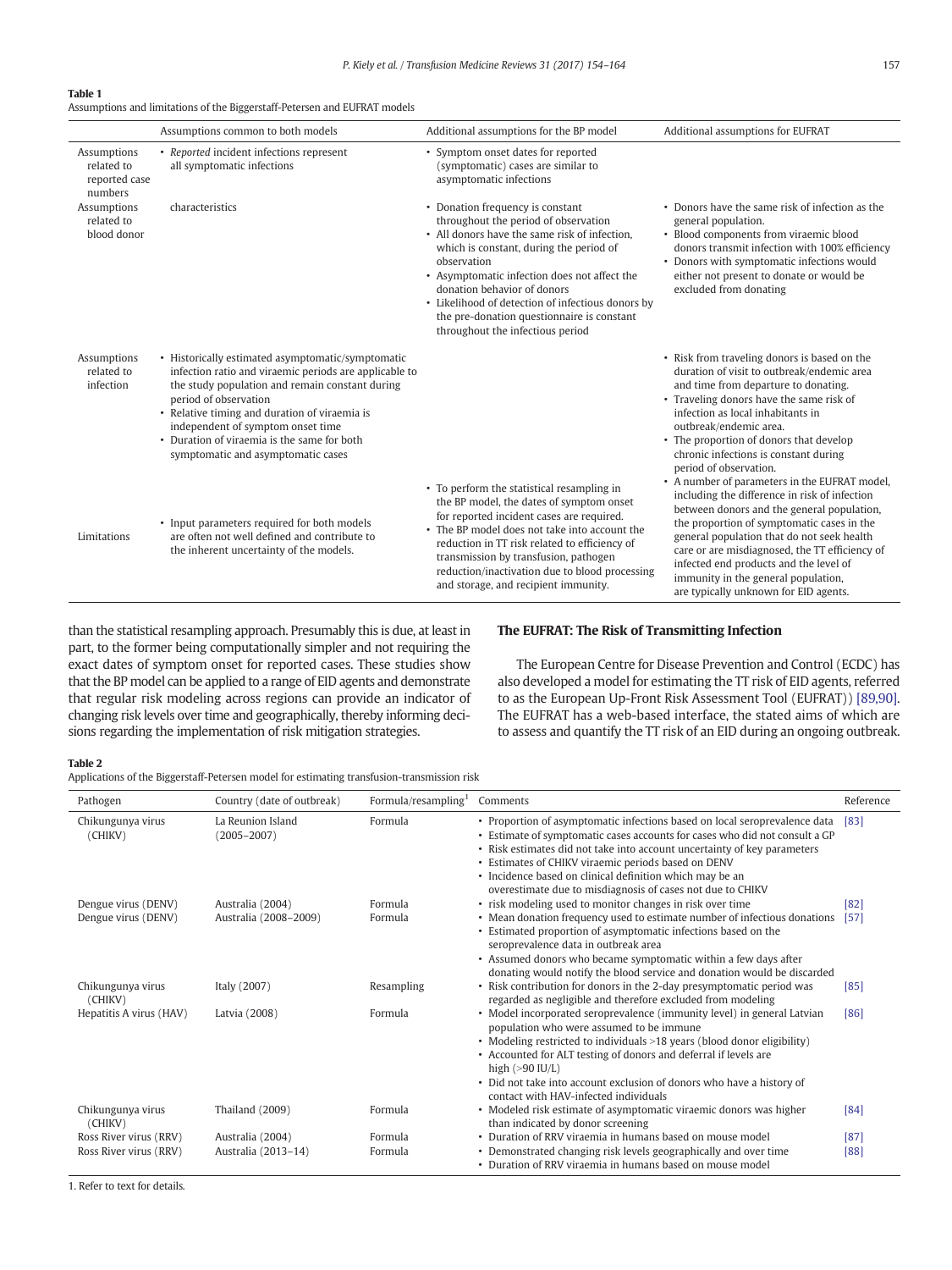#### <span id="page-4-0"></span>Table 3 Applications of the EUFRAT model

| Pathogen                                                  | Country (date of outbreak)                                               | Comments                                                                                                                                                                                                                           | Reference |
|-----------------------------------------------------------|--------------------------------------------------------------------------|------------------------------------------------------------------------------------------------------------------------------------------------------------------------------------------------------------------------------------|-----------|
| Chikungunya virus (CHIKV)                                 | Italy (2007)                                                             | Applied both Biggerstaff-Petersen and<br>EUFRAT models and calculations were performed:                                                                                                                                            | [89]      |
|                                                           |                                                                          | • using both weekly and average cumulative notified cases<br>• using fixed input data and variable distribution values;<br>estimated risk of asymptomatic viraemic infection<br>in donors was very similar by both methods         |           |
| Dengue virus (DENV)                                       | Dutch donors returning form<br>Suriname and Dutch<br>Caribbean (2011-11) | Estimated the risk of traveling donors:<br>• becoming infected while in outbreak area<br>• transmitting infection to recipients upon return                                                                                        | [91]      |
| Chikungunya virus (CHIKV),<br>Coxiella burnetti (Q fever) | Italy (2007),<br>Netherlands (2007-09)                                   | Extension of EUFRAT. Modeled risk of infection:                                                                                                                                                                                    | [92]      |
| Coxiella burnetti (Q fever)                               | Netherlands (2007-09)                                                    | • prior to time of observation<br>• potential risk subsequent to time of observation.<br>• Risk modeling for an infection with acute and chronic phases                                                                            | $[93]$    |
| Ross River virus (RRV)                                    | Australia (2013-14)                                                      | • Compared probability of donor being infected as<br>estimated by EUFRAT and Biggerstaff-Petersen models.<br>• Applied both EUFRAT and Biggerstaff-Petersen models<br>• Demonstrated temporal and geographical variations in risk. | [88]      |

In this section we describe the conceptual basis of the EUFRAT and its reported applications, and then provide a comparative analysis with the BP model.

#### Conceptual Basis of the EUFRAT

The EUFRAT considers the risk of transmitting an EID agent to a recipient as a series of risks that begin with the risk of blood donors becoming infected. Depending upon how the input variables are grouped, methodologically the EUFRAT can be divided into a logical sequence of four [\[90\]](#page-8-0) or five [\[89\]](#page-8-0) steps, each with an associated risk. In our description of the EUFRAT we will consider it as a 4-step process as outlined in the EUFRAT User Manual [\[90\]](#page-8-0).

The first step estimates the risk of a donor being infectious at the time of donation which is assumed to be proportional to the prevalence of infection in the general population. This risk is a function of the length of the infectious period and includes correction factors for the difference between the risk of donors becoming infected compared to the general population (if known) and the proportion of undetected cases. For donors who have returned from an outbreak area, the risk of infection will be proportional to the infection incidence in the outbreak area and the duration of the visit, while the risk of an infected donor remaining infectious until the time of donation will be inversely proportional to the duration of the period from leaving the outbreak area to time of donating.

The second step estimates the number of donations derived from infectious donors and incorporates the prevalence of infection in the donor population (from step 1), the mean donation frequency and the probability that an infected donor will be interdicted by a predonation assessment procedure.

The third step estimates the number of infected donations released for processing into blood components and infected end products based on pathogen removal or inactivation due to the blood processing procedures and, if implemented, the effectiveness of donor screening and pathogen reduction technology.

The final step is an estimate of the risk of recipients becoming infected following transfusion which will depend on the TT efficiency of the agent and the proportion of recipients who are immune to the agent. Additionally, the EUFRAT has the option for defining input parameters as either fixed values or a distribution of values. The latter allows for parameter uncertainty by using Monte-Carlo simulation which determines the value of a parameter by repeat random sampling from a triangular distribution defined by a plausible range entered by the user [\[89,90\].](#page-8-0)

#### Applications of EUFRAT

EUFRAT has been used in a number of reported studies to estimate the TT risk for CHIKV, DENV, Coxiella burnetii and RRV ([Table 2](#page-3-0)). In the original description of the EUFRAT, the investigators retrospectively applied it to the 2001 CHIKV outbreak in the Emilia-Romagna region in the north-east of Italy [\[89\]](#page-8-0). The results demonstrated how the final estimated risk of transmitting infection to recipients can be substantially less than the estimated risk of asymptomatic infection in blood donors. For example, based on an estimated weekly donor prevalence of 1.07 CHIKV cases per 100 000 (95% CI, 0.38-2.03) donors at the outbreak peak, the actual risk of severe infection in recipients was estimated as 0.0001 per 100 000 donations. While TT risk is typically expressed as the risk of transmitting infection regardless of clinical outcome, this was not specifically reported by the authors.

The EUFRAT has also been used in a non-outbreak area to estimate the TT risk associated with donors returning from an outbreak area [\[91\]](#page-8-0) and has been extended to retrospectively estimate the TT risk during an outbreak period AND the subsequent (future) risk associated with donors who potentially remain infectious for some time following the end of the outbreak [\[92\]](#page-8-0).

#### BP and EUFRAT Models: From Population Incidence to Donor Incidence

Both the BP and EUFRAT models are based on a number of assumptions which are summarized in [Table 1](#page-3-0). In particular, a number of these assumptions are required to estimate the EID incidence in the eligible donor population based on the incidence in the general population, which is an important part of both models. Firstly, the diagnosis and reporting of symptomatic infections in the general population represents all symptomatic cases. Secondly, published historic data estimating the ratio of asymptomatic/symptomatic infections is applicable to the study population. This ratio is important as it allows the total incidence (symptomatic and asymptomatic) in the general population to be estimated from the incidence of reported symptomatic infections. Thirdly, individuals with symptomatic infections would either not present to donate or would be excluded from donating. In the BP model this assumption is the basis for determining the period for which an infected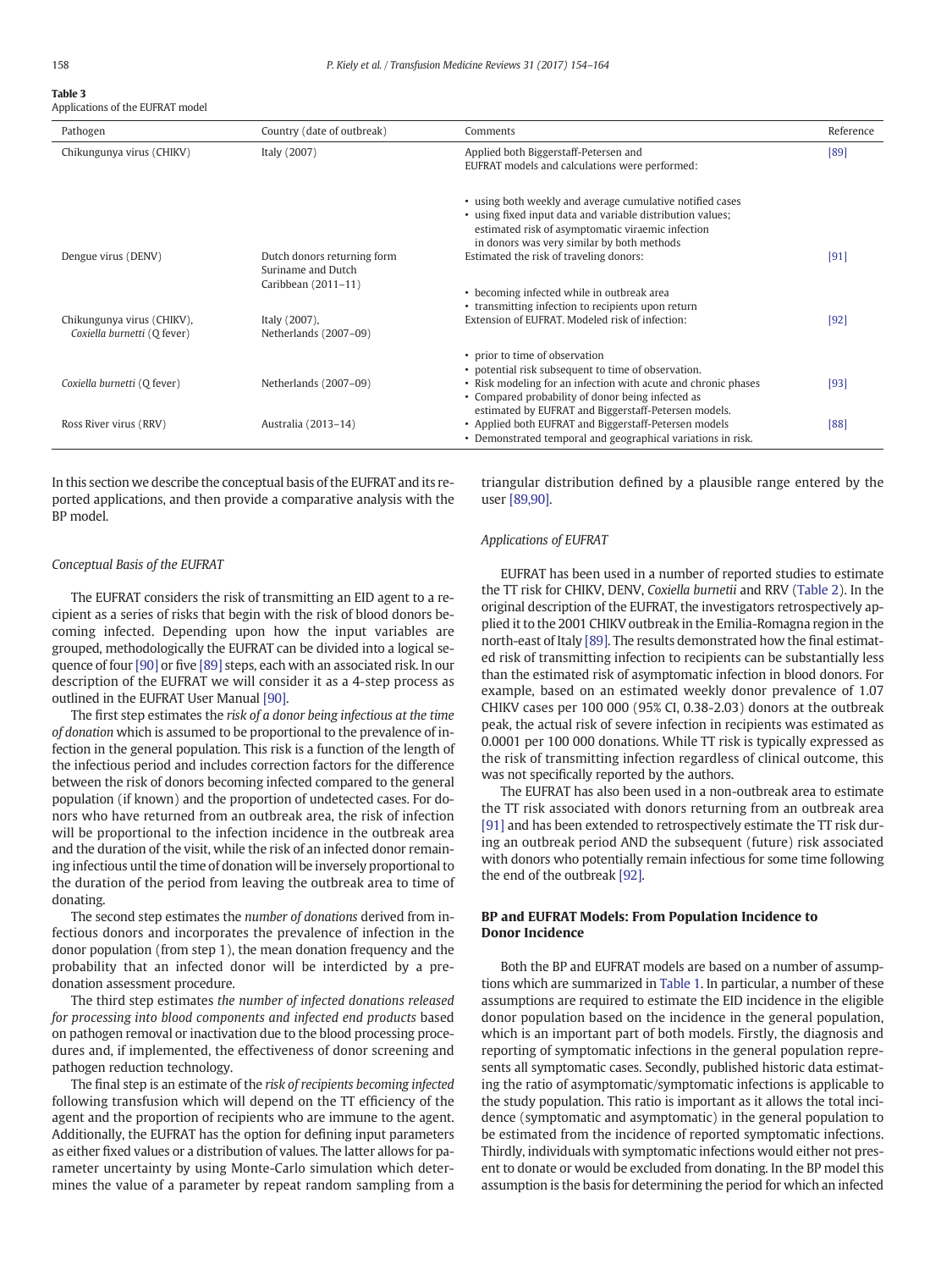<span id="page-5-0"></span>

donor is at-risk of presenting to donate – the entire viraemic period for donors who remain asymptomatic and the pre-symptomatic period for those who do develop symptoms. Fourthly, blood donors have the same risk of infection as the general population and therefore the incidence of infection in the blood donor population is the same as that in the general population.

#### Biggerstaff-Petersen and EUFRAT Models: Is It Valid to Compare Outcomes?

In this section we discuss the validity of comparing outcomes from the BP and EUFRAT models, noting three important methodological differences between the two models [\[68,69,89,90\].](#page-8-0)

#### 1. Additional risk components of EUFRAT

As already noted, both the BP and EUFRAT models estimate the risk of asymptomatic infection in donors; however, the EUFRAT incorporates additional risk components: the risk of collecting an infectious donation (steps 1 and 2), blood product-related risks (step 3), and recipient-related risks (step 4).

2. EUFRAT excludes the risk from asymptomatic donors who subsequently develop symptoms

The BP model and steps 1 and 2 of the EUFRAT are methodologically most similar when the assumptions discussed below can be made. It is worth noting that these assumptions are often applicable to EID outbreaks.

Assuming that donors have the same risk of infection as the general population and the period of infectiousness (D) is less than the period of observation (T), step 1 of the EUFRAT can be expressed as

$$
P_d = \left(\frac{I_p}{NT(1-\rho)}\right)D
$$

Where  $P_d$  is the prevalence of infectious donors,  $I_p$  is the number of reported infections in the population, N is the size of the population and  $\rho$  is the proportion of undetected infections.

If it is also assumed that the reporting system is 100% effective, ie, all symptomatic cases are reported,  $\rho$  is effectively the proportion of asymptomatic infections,  $(1 - \rho)$  is the proportion of detected (i.e. symptomatic) donors and  $1/(1 - \rho)$  is the ratio of total infections/ symptomatic infections. Further, Ip/N is the incidence of reported (symptomatic) cases and D/T is the proportion of the observation period that each donor is infectious (i.e. at risk of giving an infectious donation). Therefore, the above equation can then be expressed as

$$
P_d = \left(\frac{lp}{N}\right)^* \left(1/(1-\rho)\right)^* \left(\frac{D}{T}\right)
$$

If it is further assumed that infection does not include a chronic phase and that donor testing has not been implemented, then the prevalence of asymptomatically infected donors  $(P_a)$ , who would therefore not be interdicted, is

$$
Pa = (P_d)^*(\rho)
$$

For applications based on the above assumptions, the EUFRAT estimate of "prevalence of infectious donors after screening and/or testing" is in fact an estimate of the prevalence of asymptomatic infectious donors who remain asymptomatic for the course of the infection. Therefore, the EUFRAT model excludes the risk associated with asymptomatic donors who subsequently develop symptoms (ie, the pre-symptomatic infectious period). This represents a second difference between the BP and EUFRAT models as the BP model incorporates the risk associated with the pre-symptomatic infectious period. As a consequence, the EUFRAT model could potentially underestimate the risk of asymptomatic infections in donors – the higher the proportion of asymptomatic infections that subsequently develop symptoms, the greater the underestimation.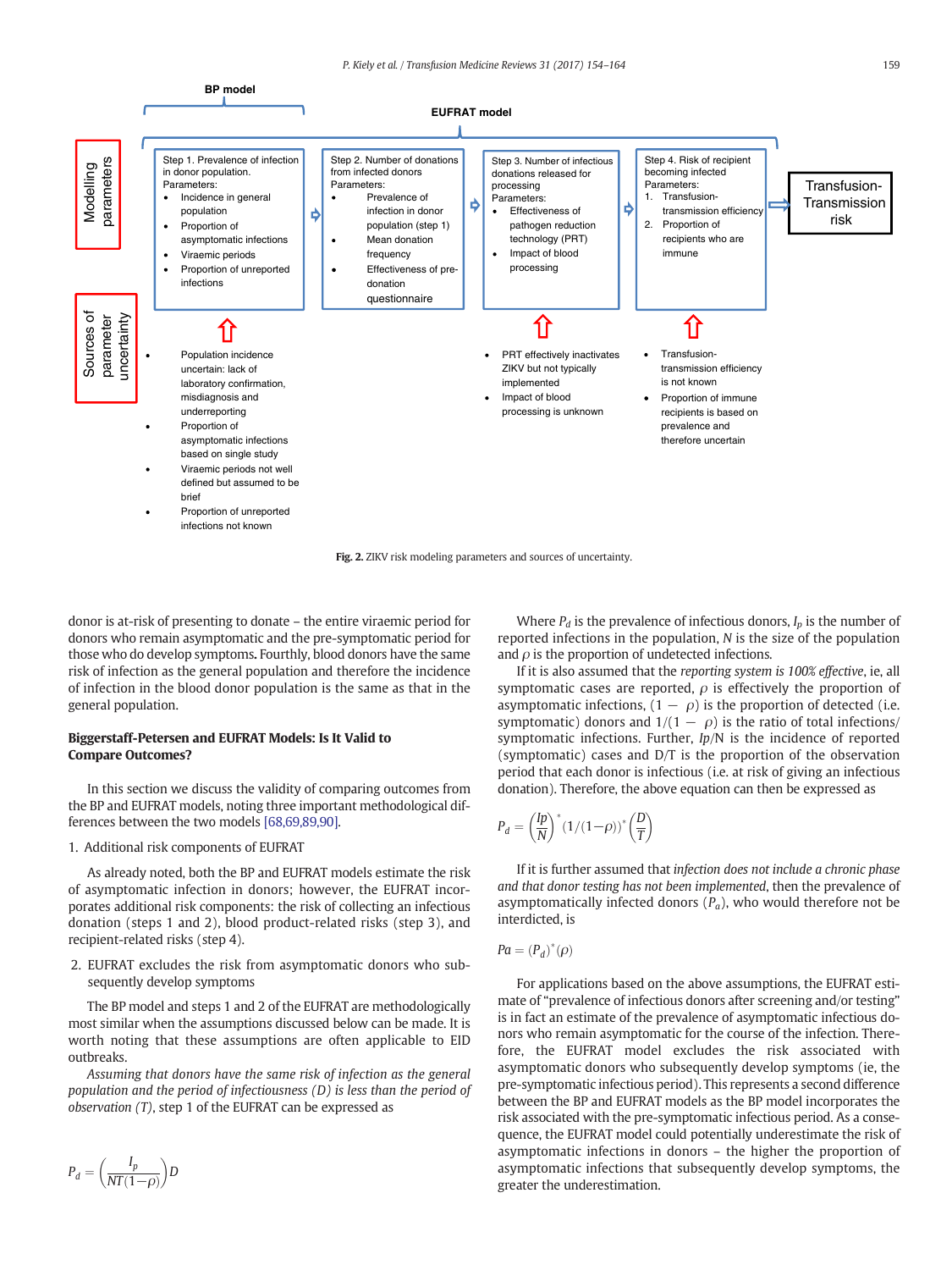#### 3. Differences in parameter distributions

A third difference between the BP and EUFRAT models relates to the distributions of the input parameters which may potentially contribute to output differences. As noted, the BP model uses Monte Carlo simulation based on assumed distributions for the pre-symptomatic viraemic period and the duration of the entire viraemic period. The EUFRAT also uses Monte Carlo simulation and defines a triangular distribution for input parameters whereby uncertainty in incidence and prevalence estimates is accounted for by sampling from a beta distribution. This would be expected to affect the uncertainty estimates but have a lesser impact on the mean or median estimate of risk.

Due to these methodological differences, it would be expected that even when using the same data set, there would be differences between the risk estimates derived from the two models, although these differences will be minimized when the assumptions noted above can be made. Direct comparison of TT risk estimates from the BP model and EUFRAT have been reported for three EID outbreaks, either by different investigators in separate studies or by the same investigators as part of a single study. Using the same data set and input parameters, both models have been applied to the 2007 CHIKV outbreak in Italy [\[85,89\]](#page-8-0) and the Q fever outbreak in the Netherlands in 2007–2009 [\[93\]](#page-8-0) with very similar risk estimates for each outbreak. A third study comparing the EUFRAT and the BP model was performed for RRV in Australia, also using the same data set and input parameters for both models [\[88\].](#page-8-0) Unlike the 2 previous examples, the RRV modeling showed what appeared to be a substantial difference between the risk estimates of the EUFRAT and BP models. For example, the EUFRAT estimate for risk of (asymptomatic) infection in donors (ie, the risk of collecting a viraemic donation) in the state of Western Australia for the 12-month period June 2013 to May 2014 was 1 in 33, 481 (95% CI, 11 415-109 695) compared to the BP model estimate of the risk of collecting a viraemic donation of 1 in 58 657 (uncertainty range, 17 320-232 208). This difference in the risk estimate may be due to methodological differences between the models noted above. The BP modeling was performed using most plausible (with lower and upper) point estimates for viraemic periods and asymptomatic/symptomatic infection ratio while the EUFRAT model estimates were based on assumed distributions for these parameters. Additionally, unlike the BP model, EUFRAT does not take into account the pre-symptomatic viraemic period for the proportion of infections that develop clinical symptoms. However, it should be noted that the most plausible estimate of the BP model was within the 95% CI for the EUFRAT estimate indicating the risk estimates were not significantly different.

#### Zika Virus: A Blood Safety Perspective

#### Zika Virus as a Global Public Health Concern

ZIKV is the latest EID agent to be recognized as a potential global health threat [\[43,94\],](#page-7-0) driven by the unprecedented and ongoing outbreak in the Americas and evidence that ZIKV is a causative agent of a number of neurological disorders, including microcephaly in newborns [\[95,96\].](#page-8-0) In February 2016, these concerns culminated in the WHO declaring that the ZIKV outbreak in Brazil constituted a Public Health Emergency of International Concern [\[97\].](#page-8-0)

ZIKV is a mosquito-borne flavivirus, first isolated in 1947 from a Rhesus monkey in the Zika forest in Uganda and first isolated from a human in Nigeria in 1954 [\[43,98,99\].](#page-7-0) Until the ZIKV outbreak on Yap Island in 2007, no major outbreaks had been reported [\[43,100\].](#page-7-0) However, a number of ZIKV outbreaks since 2007 have dramatically demonstrated the outbreak potential of the virus. The first reported outbreak occurred on Yap Island in 2007 with an estimated 5000 cases [\[43,101-103\],](#page-7-0) followed by an outbreak in French Polynesia in May 2013 with an estimated 30 000 cases by May 2014 and subsequent spread to the Western Pacific region during 2014–15 [\[43,99,103-113\]](#page-7-0). In early 2015 a ZIKV outbreak was reported in the Americas which remains ongoing and has become the largest ever reported outbreak. As at 14 November 2016, there were 46 countries (excluding the US mainland) in the Americas that had reported active ZIKV transmission [\[106\]](#page-8-0). By 2 March, 2017 a total of 548 690 suspected and 205 013 confirmed ZIKV cases had been reported by the Pan American Health Organization in the Americas [\[114\]](#page-8-0) and 221 cases of locally acquired ZIKV had been reported on the US mainland [\[115\].](#page-8-0) In these recent outbreaks outside of Africa, transmission is believed to be primarily a human-mosquitohuman cycle with A. aegypti as the primary mosquito vector [\[116\]](#page-8-0). However, non-vector-borne modes of transmission have been reported: sexual [\[117-133\]](#page-8-0) including male to male [\[134\]](#page-9-0) and female to male [\[135\],](#page-9-0) perinatal and intrauterine [\[136-144\]](#page-9-0), breast feeding [\[136,144,145\]](#page-9-0) and blood transfusion [\[43,146-149\]](#page-7-0).

#### Why ZIKV Represents a Potential Threat to Blood Safety

The ongoing outbreak of ZIKV in the Americas has raised concerns about the potential risk to blood safety [\[147,150-155\]](#page-9-0). Firstly, as noted above, ZIKV has demonstrated an ability to establish infection in humans and spread within human populations. Secondly, an estimated 80% of ZIKV infections do not develop symptoms and symptomatic infection includes a pre-symptomatic viraemic period [\[102,105,156-](#page-8-0) [160\],](#page-8-0) although the viraemic period appears to be typically brief with relatively low levels of virus [\[102,105,161,162\]](#page-8-0). In addition, ZIKV RNA has been detected in asymptomatic blood donors during outbreaks in French Polynesian (2013–14) [\[105,163\],](#page-8-0) Puerto Rico (April 3–June 11, 2016) [\[164\]](#page-9-0), Martinique (January to June 2016) [\[165\]](#page-9-0) and the continental US (May to October, 2016) [\[166\]](#page-9-0). Thirdly, there is a general consensus that ZIKV is the causative agent of severe neurological disorders [\[43,167-171\]](#page-7-0) including microcephaly in newborns [\[95,96,172-175\]](#page-8-0) and Guillain-Barré syndrome (GBS) in the wider population [\[109,176-](#page-8-0) [179\].](#page-8-0) Fourthly, there is evidence that ZIKV is transfusion-transmissible as at least four probable TT cases have now been reported, all from Brazil during the current outbreak. [\[148,149,155,180,181\]](#page-9-0) Therefore, there is now sufficient evidence that ZIKV is a transfusiontransmissible EID agent, similar to the phylogenetically related DENV [\[56,182-190\]](#page-7-0) and WNV [\[72-75,77,191,192\]](#page-8-0).

However, accurately modeling the TT risk of ZIKV is currently problematic, due to the uncertainty associated with the required input parameters, and to our knowledge ZIKV TT risk modeling has not been published to date. In [Fig. 2](#page-5-0) we have summarized the basis for this parameter uncertainty. Nonetheless, in response to the growing evidence that ZIKV represents a threat to blood safety, a number of jurisdictions have implemented risk mitigation strategies as a precautionary or preemptive approach, even though this risk has not been estimated by formal modeling. For example, following the US Food and Drug Administration's (FDA) approval of the use of two investigational blood donor screening assays for ZIKV nucleic acid testing (NAT) under an investigational new drug application (IND) [\[193,194\],](#page-10-0) it subsequently issued a guidance for industry recommending the implementation of either universal screening of all donations in the US for ZIKV by individual donation (ID)-NAT or pathogen reduction technology for platelets and plasma [\[195\]](#page-10-0). It has been noted that this guidance was issued without a formal risk assessment and without stakeholder consultation [\[152\]](#page-9-0).

Although the ZIKV outbreak in the Americas is now declining, the virus will remain endemic in many countries where it had not previously been reported and future epidemic outbreaks cannot be excluded. Therefore, further research is required to improve our understanding of ZIKV epidemiology and virology which in turn will provide the basis for reliable TT risk modeling.

#### **Conclusion**

If the expert consensus is correct then EID outbreaks will continue to occur during the course of the 21st century and pose an ongoing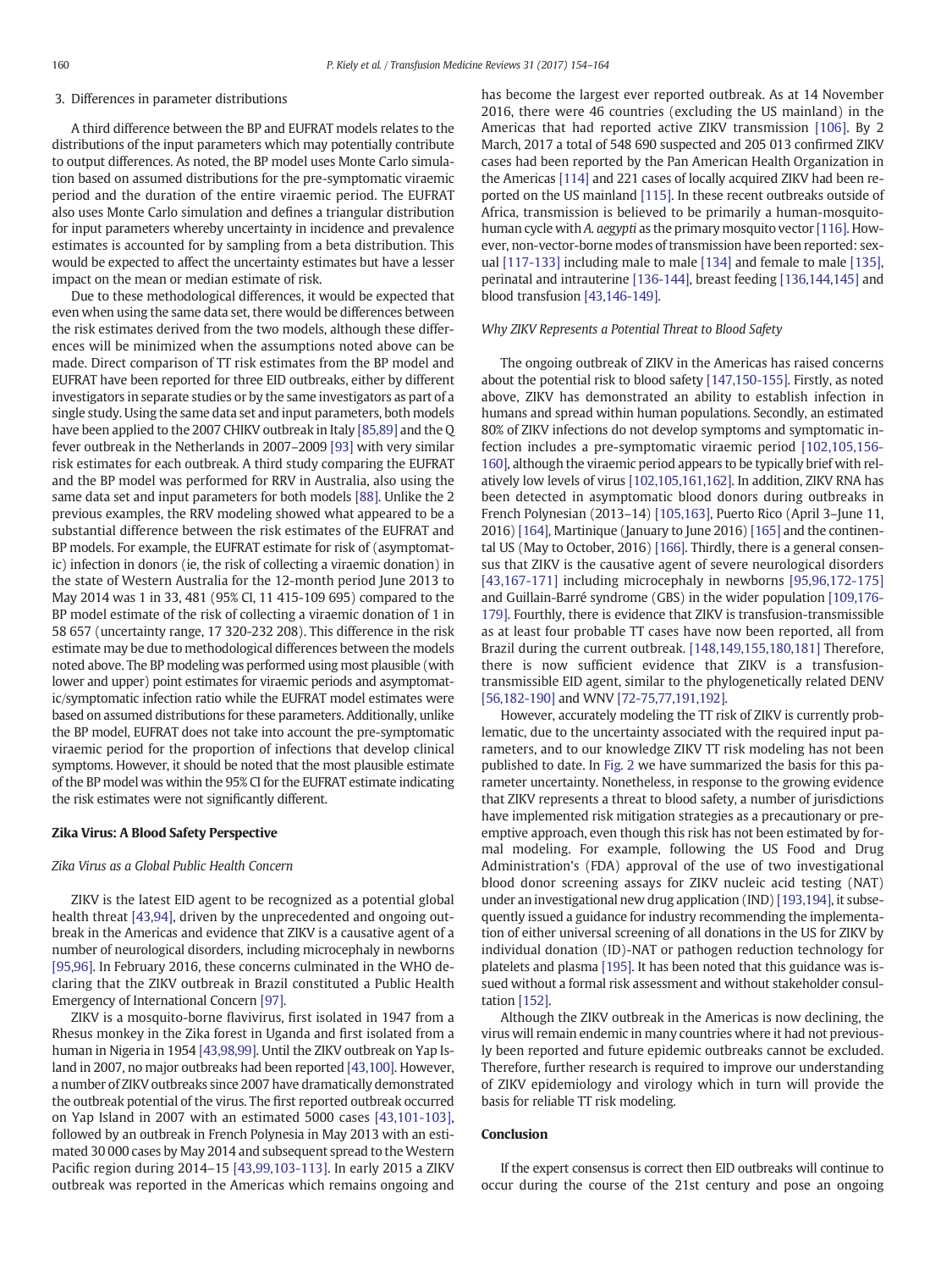<span id="page-7-0"></span>challenge for those with responsibility for maintaining the safety of the blood supply. So that health authorities are able to anticipate and respond quickly to EID outbreaks and potential threats to blood safety, intense ongoing surveillance, epidemiological modeling and risk assessments are essential. Modeling the TT risk of EID agents can be an important part of risk assessments, informing decisions regarding when risk mitigation strategies should be implemented and which strategies are the most appropriate. In this review we have described the methodological principles of two published models for estimating the TT risk of EID agents. An understanding of the methodology that underpins these models will assist investigators in applying them to specific EID outbreaks and interpreting the uncertainty associated with risk estimates.

#### Conflict of interest

All authors declare, "conflicts of interest: none."

#### Acknowledgements

Australian governments fund the Australian Red Cross Blood Service for the provision of blood, blood products and services to the Australian community.

#### References

- [1] [Shander A, Lobel GP, Javidroozi M. Transfusion practices and infectious risks. Expert](http://refhub.elsevier.com/S0887-7963(17)30049-4/rf0005) [Rev Hematol 2016;9:597](http://refhub.elsevier.com/S0887-7963(17)30049-4/rf0005)–605.
- [2] [Dodd R. Transfusion-transmitted infections: testing strategies and residual risk.](http://refhub.elsevier.com/S0887-7963(17)30049-4/rf0010) [ISTB Sci Ser 2014;9:1](http://refhub.elsevier.com/S0887-7963(17)30049-4/rf0010)–5.
- [3] [Seed CR, Kiely P, Keller AJ. Residual risk of transfusion transmitted human immu](http://refhub.elsevier.com/S0887-7963(17)30049-4/rf0015)nodefi[ciency virus, hepatitis B virus, hepatitis C virus and human T lymphotrophic](http://refhub.elsevier.com/S0887-7963(17)30049-4/rf0015) [virus. Intern Med J 2005;35:592](http://refhub.elsevier.com/S0887-7963(17)30049-4/rf0015)–8.
- [4] [Goldman M. Donor selection for recipient safety. ISBT Sci Ser 2013;8:54](http://refhub.elsevier.com/S0887-7963(17)30049-4/rf0020)–7.
- [5] [Lin CK, Leung JNS, So BKL, Lee CK. Donor selection for blood safety: is it still neces](http://refhub.elsevier.com/S0887-7963(17)30049-4/rf0025)[sary? ISBT Sci Ser 2014;9:26](http://refhub.elsevier.com/S0887-7963(17)30049-4/rf0025)–9.
- [6] [Kwon SY. Pathogen reduction technology](http://refhub.elsevier.com/S0887-7963(17)30049-4/rf0030) is it time? ISBT Sci Series 2016;11: [117](http://refhub.elsevier.com/S0887-7963(17)30049-4/rf0030)–22.
- [7] [Di Minno G, Perno CF, Tiede A, Navarro D, Canaro M, Guertler L, et al. Current con](http://refhub.elsevier.com/S0887-7963(17)30049-4/rf0035)[cepts in the prevention of pathogen transmission via blood/plasma-derived prod](http://refhub.elsevier.com/S0887-7963(17)30049-4/rf0035)[ucts for bleeding disorders. Blood Rev 2016;30:35](http://refhub.elsevier.com/S0887-7963(17)30049-4/rf0035)–48.
- [8] [Kaur G, Kaur P. Syphilis testing in blood donors: an update. Blood Transfus 2015;](http://refhub.elsevier.com/S0887-7963(17)30049-4/rf0040) [13:197](http://refhub.elsevier.com/S0887-7963(17)30049-4/rf0040)–204.
- [9] [Murphy EL. Infection with human T-lymphotropic virus types-1 and -2 \(HTLV-1](http://refhub.elsevier.com/S0887-7963(17)30049-4/rf0045) [and -2\): implications for blood transfusion safety. Transfus Clin Biol 2016;23:13](http://refhub.elsevier.com/S0887-7963(17)30049-4/rf0045)–9.
- [10] [Marano G, Vaglio S, Pupella S, Facco G, Catalano L, Piccinini V, et al. Human T](http://refhub.elsevier.com/S0887-7963(17)30049-4/rf0050)[lymphotropic virus and transfusion safety: does one size](http://refhub.elsevier.com/S0887-7963(17)30049-4/rf0050) fit all? Transfusion [2016;56:249](http://refhub.elsevier.com/S0887-7963(17)30049-4/rf0050)–60.
- [11] [Pietersz RNI, Reesink HW, Panzer S, Oknaian S, Kuperman S, Gabriel C, et al. Bacte](http://refhub.elsevier.com/S0887-7963(17)30049-4/rf0055)[rial contamination in platelet concentrates. Vox Sang 2014;106:256](http://refhub.elsevier.com/S0887-7963(17)30049-4/rf0055)–83.
- [12] [Chamberland ME, Epstein J, Dodd RY, Persing D, Will RG, DeMaria Jr A, et al. Blood](http://refhub.elsevier.com/S0887-7963(17)30049-4/rf0060) [safety. Emerg Infect Dis 1998;4:410](http://refhub.elsevier.com/S0887-7963(17)30049-4/rf0060)–1.
- [13] Chamberland ME, Alter HJ, Busch MP, Nemo G, Ricketts M, Emerging infectious dis[ease issues in blood safety. Emerg Infect Dis 2001;7:552](http://refhub.elsevier.com/S0887-7963(17)30049-4/rf0065)–3.
- [14] [Chamberland ME. Emerging infectious agents: do they pose a risk to the safety of](http://refhub.elsevier.com/S0887-7963(17)30049-4/rf0070) [transfused blood and blood products? Clin Infect Dis 2002;34:797](http://refhub.elsevier.com/S0887-7963(17)30049-4/rf0070)–805.
- [15] [Dodd RY. Current safety of the blood supply in the United States. Int J Hematol](http://refhub.elsevier.com/S0887-7963(17)30049-4/rf0075) [2004;80:301](http://refhub.elsevier.com/S0887-7963(17)30049-4/rf0075)–5.
- [16] [Alter HJ. Emerging, re-emerging and submerging infectious threats to the blood](http://refhub.elsevier.com/S0887-7963(17)30049-4/rf0080) [supply. Vox Sang 2004;87\(Suppl. 2\):56](http://refhub.elsevier.com/S0887-7963(17)30049-4/rf0080)–61.
- [17] [Stramer SL, Hollinger FB, Katz LM, Kleinman S, Metzel PS, Gregory KR, et al. Emerg](http://refhub.elsevier.com/S0887-7963(17)30049-4/rf0085)[ing infectious disease agents and their potential threat to transfusion safety. Trans](http://refhub.elsevier.com/S0887-7963(17)30049-4/rf0085)[fusion 2009;49\(Suppl. 2\):1S](http://refhub.elsevier.com/S0887-7963(17)30049-4/rf0085)–29S.
- [18] [Atreya C, Nakhasi H, Mied P, Epstein J, Hughes J, Gwinn M, et al. FDA workshop on](http://refhub.elsevier.com/S0887-7963(17)30049-4/rf0090) [emerging infectious diseases: evaluating emerging infectious diseases \(EIDs\) for](http://refhub.elsevier.com/S0887-7963(17)30049-4/rf0090) [transfusion safety. Transfusion 2011;51:1855](http://refhub.elsevier.com/S0887-7963(17)30049-4/rf0090)–71.
- [19] [Stramer SL, Dodd RY. Transfusion-transmitted emerging infectious diseases: 30](http://refhub.elsevier.com/S0887-7963(17)30049-4/rf0095) [years of challenges and progress. Transfusion 2013;53:2375](http://refhub.elsevier.com/S0887-7963(17)30049-4/rf0095)–83.
- [20] [Stramer SL. Current perspectives in transfusion-transmitted infectious diseases:](http://refhub.elsevier.com/S0887-7963(17)30049-4/rf0100) [emerging and re-emerging infections. ISBT Sci Ser 2014;9:30](http://refhub.elsevier.com/S0887-7963(17)30049-4/rf0100)–6.
- [21] [Walsh GM, Shih AW, Solh Z, Golder M, Schubert P, Fearon M, et al. Blood-borne](http://refhub.elsevier.com/S0887-7963(17)30049-4/rf0105) [pathogens: a Canadian Blood Services Centre for innovation symposium. Transfus](http://refhub.elsevier.com/S0887-7963(17)30049-4/rf0105) [Med Rev 2016;30:53](http://refhub.elsevier.com/S0887-7963(17)30049-4/rf0105)–68.
- [22] US Centers for Disease Control and Prevention. Emerging infectious diseases. EID journal background and goals. [https://wwwnc.cdc.gov/eid/page/background](https://wwwnc.cdc.gov/eid/page/background-goals)[goals](https://wwwnc.cdc.gov/eid/page/background-goals). [Accessed 12 March, 2017].
- [23] [Dodd RY, Foster GA, Stramer SL. Keeping blood transfusion safe from West Nile](http://refhub.elsevier.com/S0887-7963(17)30049-4/rf0115) [virus: American red Cross experience, 2003 to 2012. Transfus Med Rev 2015;29:](http://refhub.elsevier.com/S0887-7963(17)30049-4/rf0115) [153](http://refhub.elsevier.com/S0887-7963(17)30049-4/rf0115)–61.
- [24] Laperche S. Defi[nition of emerging infectious diseases. ISBT Sci Ser 2011;6:112](http://refhub.elsevier.com/S0887-7963(17)30049-4/rf0120)-5.
- [25] [Mackey TK, Liang BA, Cuomo R, Hafen R, Brouwer KC, Lee DE. Emerging and](http://refhub.elsevier.com/S0887-7963(17)30049-4/rf0125) [reemerging neglected tropical diseases: a review of key characteristics, risk factors,](http://refhub.elsevier.com/S0887-7963(17)30049-4/rf0125) [and the policy and innovation environment. Clin Microbiol Rev 2014;27:949](http://refhub.elsevier.com/S0887-7963(17)30049-4/rf0125)–79.
- [26] [van Doorn HR. Emerging infectious diseases. Medicine \(Abingdon\) 2014;42:60](http://refhub.elsevier.com/S0887-7963(17)30049-4/rf0130)–3.
- [27] [Morens DM, Fauci AS. Emerging infectious diseases: threats to human health and](http://refhub.elsevier.com/S0887-7963(17)30049-4/rf0135) [global stability. PLoS Pathog 2013;9:e1003467.](http://refhub.elsevier.com/S0887-7963(17)30049-4/rf0135)
- [28] [Heymann DL, Dar OA. Prevention is better than cure for emerging infectious dis](http://refhub.elsevier.com/S0887-7963(17)30049-4/rf0140)[eases. BMJ 2014;348:g1499.](http://refhub.elsevier.com/S0887-7963(17)30049-4/rf0140)
- [29] [Howard CR, Fletcher NF. Emerging virus diseases: can we ever expect the unex](http://refhub.elsevier.com/S0887-7963(17)30049-4/rf0145)[pected? Emerg Microbes Infect 2012;1:e46.](http://refhub.elsevier.com/S0887-7963(17)30049-4/rf0145)
- [30] University of Minnesota. Centre for disease research and policy. [http://www.](http://www.cidrap.umn.edu/infectious-disease-topics) [cidrap.umn.edu/infectious-disease-topics](http://www.cidrap.umn.edu/infectious-disease-topics). [Accessed 12 March, 2017].
- [31] Chancey C, Grinev A, Volkova E, Rios M. The global ecology and epidemiology of West Nile virus. Biomed Res Int 2015;2015:376230. [http://dx.doi.org/10.1155/](http://dx.doi.org/10.1155/2015/376230) [2015/376230.](http://dx.doi.org/10.1155/2015/376230)
- [32] [David S, Abraham AM. Epidemiological and clinical aspects on West Nile virus, a](http://refhub.elsevier.com/S0887-7963(17)30049-4/rf0160) [globally emerging pathogen. Infect Dis \(Lond\) 2016;48\(8\):571](http://refhub.elsevier.com/S0887-7963(17)30049-4/rf0160)–86.
- [33] [Cheng VC, Lau SK, Woo PC, Yuen KY. Severe acute respiratory syndrome coronavi](http://refhub.elsevier.com/S0887-7963(17)30049-4/rf0165)[rus as an agent of emerging and reemerging infection. Clin Microbiol Rev 2007;20:](http://refhub.elsevier.com/S0887-7963(17)30049-4/rf0165) [660](http://refhub.elsevier.com/S0887-7963(17)30049-4/rf0165)–94.
- [34] [Yip CW, Hon CC, Shi M, Lam TT, Chow KY, Zeng F, et al. Phylogenetic perspectives](http://refhub.elsevier.com/S0887-7963(17)30049-4/rf0170) [on the epidemiology and origins of SARS and SARS-like coronaviruses. Infect Genet](http://refhub.elsevier.com/S0887-7963(17)30049-4/rf0170) [Evol 2009;9:1185](http://refhub.elsevier.com/S0887-7963(17)30049-4/rf0170)–96.
- [35] [Lai S, Qin Y, Cowling BJ, Ren X, Wardrop NA, Gilbert M, et al. Global epidemiology of](http://refhub.elsevier.com/S0887-7963(17)30049-4/rf0175) avian infl[uenza a H5N1 virus infection in humans, 1997-2015: a systematic review](http://refhub.elsevier.com/S0887-7963(17)30049-4/rf0175) [of individual case data. Lancet Infect Dis 2016;16:e108](http://refhub.elsevier.com/S0887-7963(17)30049-4/rf0175)–18.
- [36] [Lo Presti A, Cella E, Angeletti S, Ciccozzi M. Molecular epidemiology, evolution and](http://refhub.elsevier.com/S0887-7963(17)30049-4/rf0180) [phylogeny of Chikungunya virus: an updating review. Infect Genet Evol 2016;41:](http://refhub.elsevier.com/S0887-7963(17)30049-4/rf0180) [270](http://refhub.elsevier.com/S0887-7963(17)30049-4/rf0180)–8.
- [37] [Lo Presti A, Lai A, Cella E, Zehender G, Ciccozzi M. Chikungunya virus, epidemiology,](http://refhub.elsevier.com/S0887-7963(17)30049-4/rf0185) [clinics and phylogenesis: a review. Asian Pac J Trop Med 2014;7:925](http://refhub.elsevier.com/S0887-7963(17)30049-4/rf0185)–32.
- [38] [Rougeron V, Sam IC, Caron M, Nkoghe D, Leroy E, Roques P. Chikungunya, a para](http://refhub.elsevier.com/S0887-7963(17)30049-4/rf0190)[digm of neglected tropical disease that emerged to be a new health global risk. J](http://refhub.elsevier.com/S0887-7963(17)30049-4/rf0190) [Clin Virol 2015;64:144](http://refhub.elsevier.com/S0887-7963(17)30049-4/rf0190)–52.
- [39] [Weaver SC, Forrester NL. Chikungunya: evolutionary history and recent epidemic](http://refhub.elsevier.com/S0887-7963(17)30049-4/rf0195) [spread. Antiviral Res 2015;120:32](http://refhub.elsevier.com/S0887-7963(17)30049-4/rf0195)–9.
- [40] Neumann G, Kawaoka Y. The first infl[uenza pandemic of the new millennium. In](http://refhub.elsevier.com/S0887-7963(17)30049-4/rf0200)fl[uenza Other Respi Viruses 2011;5:157](http://refhub.elsevier.com/S0887-7963(17)30049-4/rf0200)–66.
- [41] Al-Tawfi[q JA, Omrani AS, Memish ZA. Middle East respiratory syndrome coronavi](http://refhub.elsevier.com/S0887-7963(17)30049-4/rf0205)[rus: current situation and travel-associated concerns. Front Med 2016;10:111](http://refhub.elsevier.com/S0887-7963(17)30049-4/rf0205)–9.
- [42] [Xiang N, Iuliano AD, Zhang Y, Ren R, Geng X, Ye B, et al. Comparison of the](http://refhub.elsevier.com/S0887-7963(17)30049-4/rf0210) first three waves of avian infl[uenza a\(H7N9\) virus circulation in the mainland of the](http://refhub.elsevier.com/S0887-7963(17)30049-4/rf0210) [People's Republic of China. BMC Infect Dis 2016;16:734.](http://refhub.elsevier.com/S0887-7963(17)30049-4/rf0210)
- [43] [Musso D, Gubler DJ. Zika Virus. Clin Microbiol Rev 2016;29:487](http://refhub.elsevier.com/S0887-7963(17)30049-4/rf0215)–524.
- [44] World Health Organization. Ebola outbreak, 2014–2015. [http://www.who.int/csr/](http://www.who.int/csr/disease/ebola/en) [disease/ebola/en/](http://www.who.int/csr/disease/ebola/en). [Accessed 12 March, 2017].
- [45] [Kleinman SH, Lelie N, Busch MP. Infectivity of human immunode](http://refhub.elsevier.com/S0887-7963(17)30049-4/rf0225)ficiency virus-1, [hepatitis C virus, and hepatitis B virus and risk of transmission by transfusion.](http://refhub.elsevier.com/S0887-7963(17)30049-4/rf0225) [Transfusion 2009;49:2454](http://refhub.elsevier.com/S0887-7963(17)30049-4/rf0225)–89.
- [46] [Allain JP, Stramer SL, Carneiro-Proietti AB, Martins ML, Lopes da Silva SN, Ribeiro M,](http://refhub.elsevier.com/S0887-7963(17)30049-4/rf0230) [et al. Transfusion-transmitted infectious diseases. Biologicals 2009;37:71](http://refhub.elsevier.com/S0887-7963(17)30049-4/rf0230)-7
- [47] [Perkins HA, Busch MP. Transfusion-associated infections: 50 years of relentless](http://refhub.elsevier.com/S0887-7963(17)30049-4/rf0235) [challenges and remarkable progress. Transfusion 2010;50:2080](http://refhub.elsevier.com/S0887-7963(17)30049-4/rf0235)–99.
- [48] [Busch MP. Infectious risks of blood transfusions: recent advances in testing tech](http://refhub.elsevier.com/S0887-7963(17)30049-4/rf0240)[nologies and new approaches to surveillance and decision-making. ISBT Sci Ser](http://refhub.elsevier.com/S0887-7963(17)30049-4/rf0240) [2014;9:276](http://refhub.elsevier.com/S0887-7963(17)30049-4/rf0240)–80.
- [49] Seed CR. Screening and confi[rmatory testing strategies for the major transfusion](http://refhub.elsevier.com/S0887-7963(17)30049-4/rf0245)[transmissible viral infections. ISBT Sci Ser 2014;9:6](http://refhub.elsevier.com/S0887-7963(17)30049-4/rf0245)–13.
- [50] [Zhang W, Wu J, Li Y, Li F, Njoo H. Rapid and accurate in vitro assays for detection of](http://refhub.elsevier.com/S0887-7963(17)30049-4/rf0250) [West Nile virus in blood and tissues. Transfus Med Rev 2009;23:146](http://refhub.elsevier.com/S0887-7963(17)30049-4/rf0250)–54.
- [51] [Ziermann R, Sanchez-Guerrero SA. PROCLEIX West Nile virus assay based on](http://refhub.elsevier.com/S0887-7963(17)30049-4/rf0255) transcription-mediated amplifi[cation. Expert Rev Mol Diagn 2008;8\(3\):239](http://refhub.elsevier.com/S0887-7963(17)30049-4/rf0255)–45.
- [52] US Food and Drug Administration. Trypanosoma cruzi (T. cruzi) (Anti-T. cruzi Assay). [http://www.fda.gov/BiologicsBloodVaccines/BloodBloodProducts/Ap](http://www.fda.gov/BiologicsBloodVaccines/BloodBloodProducts/ApprovedProducts/LicensedProductsBLAs/BloodDonorScreening/InfectiousDisease/ucm126585.htm)[provedProducts/LicensedProductsBLAs/BloodDonorScreening/InfectiousDisease/](http://www.fda.gov/BiologicsBloodVaccines/BloodBloodProducts/ApprovedProducts/LicensedProductsBLAs/BloodDonorScreening/InfectiousDisease/ucm126585.htm) [ucm126585.htm](http://www.fda.gov/BiologicsBloodVaccines/BloodBloodProducts/ApprovedProducts/LicensedProductsBLAs/BloodDonorScreening/InfectiousDisease/ucm126585.htm). [Accessed 12 March, 2017].
- [53] [Koppelman MH, Cuijpers HT, Wessberg S, Valkeajarvi A, Pichl L, Schottstedt V, et al.](http://refhub.elsevier.com/S0887-7963(17)30049-4/rf0265) [Multicenter evaluation of a commercial multiplex polymerase chain reaction test](http://refhub.elsevier.com/S0887-7963(17)30049-4/rf0265) [for screening plasma donations for parvovirus B19 DNA and hepatitis a virus](http://refhub.elsevier.com/S0887-7963(17)30049-4/rf0265) [RNA. Transfusion 2012;52:1498](http://refhub.elsevier.com/S0887-7963(17)30049-4/rf0265)–508.
- [54] [Muller MM, Fraile MI, Hourfar MK, Peris LB, Sireis W, Rubin MG, et al. Evaluation of](http://refhub.elsevier.com/S0887-7963(17)30049-4/rf0270) [two, commercial, multi-dye, nucleic acid ampli](http://refhub.elsevier.com/S0887-7963(17)30049-4/rf0270)fication technology tests, for HBV/ [HCV/HIV-1/HIV-2 and B19V/HAV, for screening blood and plasma for further man](http://refhub.elsevier.com/S0887-7963(17)30049-4/rf0270)[ufacture. Vox Sang 2013;104:19](http://refhub.elsevier.com/S0887-7963(17)30049-4/rf0270)–29.
- [55] US Food and Drug Administration. Guidance for industry: nucleic acid testing (NAT) to reduce the possible risk of parvovirus B19V transmission by plasma-derived products. [http://www.fda.gov/BiologicsBloodVaccines/GuidanceComplianceRegulatoryInforma](http://www.fda.gov/BiologicsBloodVaccines/GuidanceComplianceRegulatoryInformation/Guidances/Blood/ucm071592.htm)[tion/Guidances/Blood/ucm071592.htm](http://www.fda.gov/BiologicsBloodVaccines/GuidanceComplianceRegulatoryInformation/Guidances/Blood/ucm071592.htm); 2009. [Accessed 12 March, 2017].
- [56] [Stramer SL, Linnen JM, Carrick JM, Foster GA, Krysztof DE, Zou S, et al. Dengue viremia](http://refhub.elsevier.com/S0887-7963(17)30049-4/rf0280) in blood donors identifi[ed by RNA and detection of dengue transfusion transmission](http://refhub.elsevier.com/S0887-7963(17)30049-4/rf0280) [during the 2007 dengue outbreak in Puerto Rico. Transfusion 2012;52:1657](http://refhub.elsevier.com/S0887-7963(17)30049-4/rf0280)–66.
- [57] [Faddy HM, Seed CR, Fryk JJ, Hyland CA, Ritchie SA, Taylor CT, et al. Implications of](http://refhub.elsevier.com/S0887-7963(17)30049-4/rf0285) [dengue outbreaks for blood supply, Australia. Emerg Infect Dis 2013;19:787](http://refhub.elsevier.com/S0887-7963(17)30049-4/rf0285)–9.
- [58] [Reesink HW, Panzer S, Wendel S, Levi JE, Ullum H, Ekblom-Kullberg S, et al. The use](http://refhub.elsevier.com/S0887-7963(17)30049-4/rf0290) [of malaria antibody tests in the prevention of transfusion-transmitted malaria. Vox](http://refhub.elsevier.com/S0887-7963(17)30049-4/rf0290) [Sang 2010;98:468](http://refhub.elsevier.com/S0887-7963(17)30049-4/rf0290)–78.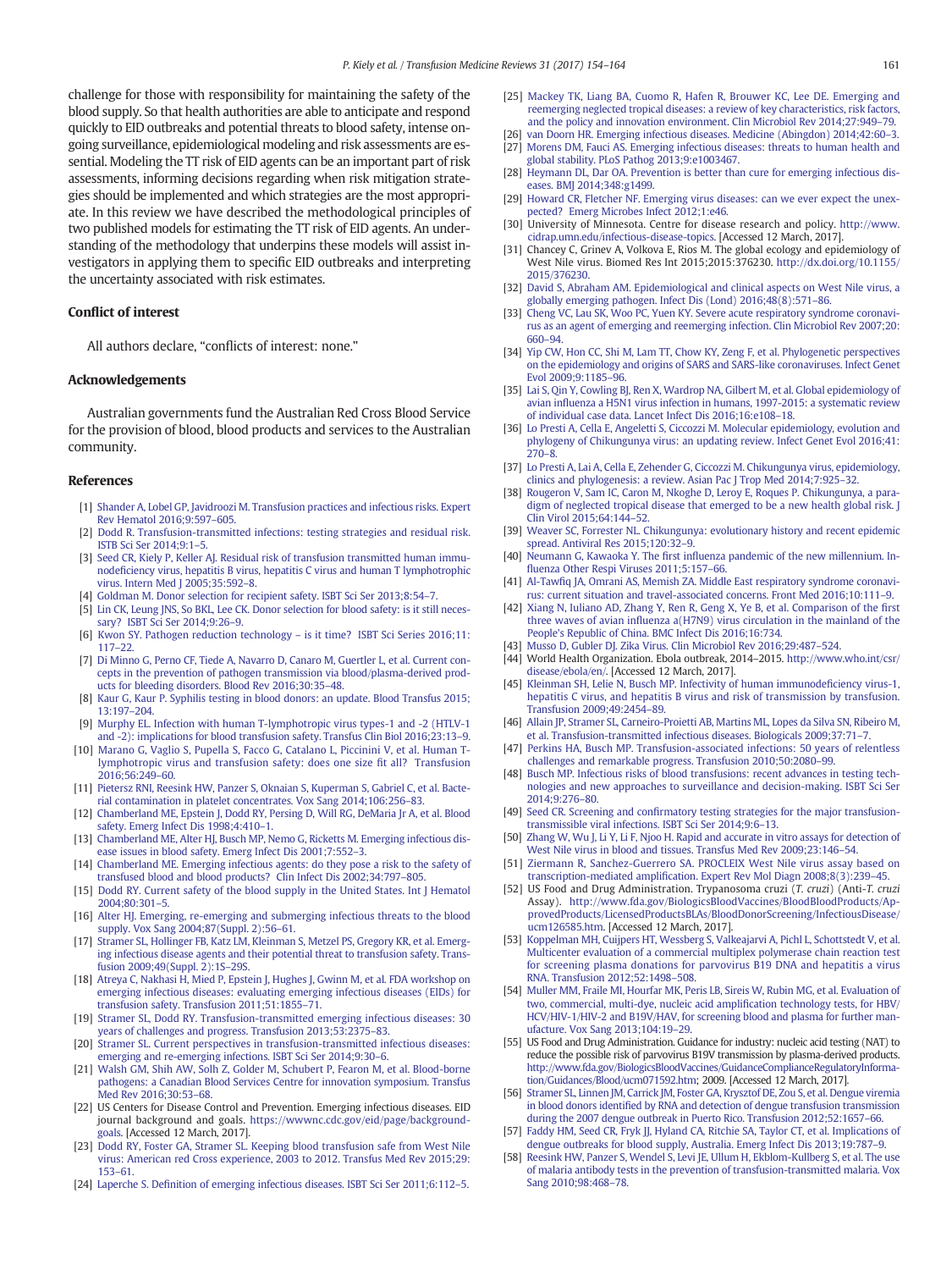- <span id="page-8-0"></span>[59] [Kleinman S, Busch MP, Korelitz JJ, Schreiber GB. The incidence/window period](http://refhub.elsevier.com/S0887-7963(17)30049-4/rf0295) [model and its use to assess the risk of transfusion-transmitted human immunode](http://refhub.elsevier.com/S0887-7963(17)30049-4/rf0295)fi[ciency virus and hepatitis C virus infection. Transfus Med Rev 1997;11:155](http://refhub.elsevier.com/S0887-7963(17)30049-4/rf0295)–72.
- [60] [Weusten JJ, van Drimmelen HA, Lelie PN. Mathematic modeling of the risk of HBV,](http://refhub.elsevier.com/S0887-7963(17)30049-4/rf0300) [HCV, and HIV transmission by window-phase donations not detected by NAT.](http://refhub.elsevier.com/S0887-7963(17)30049-4/rf0300) [Transfusion 2002;42:537](http://refhub.elsevier.com/S0887-7963(17)30049-4/rf0300)–48.
- [61] [Weusten J, Vermeulen M, van Drimmelen H, Lelie N. Re](http://refhub.elsevier.com/S0887-7963(17)30049-4/rf0305)finement of a viral trans[mission risk model for blood donations in seroconversion window phase screened](http://refhub.elsevier.com/S0887-7963(17)30049-4/rf0305) [by nucleic acid testing in different pool sizes and repeat test algorithms. Transfu](http://refhub.elsevier.com/S0887-7963(17)30049-4/rf0305)[sion 2011;51:203](http://refhub.elsevier.com/S0887-7963(17)30049-4/rf0305)–15.
- [62] [Yasui Y, Yanai H, Sawanpanyalert P, Tanaka H. A statistical method for the estima](http://refhub.elsevier.com/S0887-7963(17)30049-4/rf0310)[tion of window-period risk of transfusion-transmitted HIV in donor screening](http://refhub.elsevier.com/S0887-7963(17)30049-4/rf0310) [under non-steady state. Biostatistics 2002;3:133](http://refhub.elsevier.com/S0887-7963(17)30049-4/rf0310)–43.
- [63] [Busch MP, Glynn SA, Stramer SL, Strong DM, Caglioti S, Wright DJ, et al. A new strat](http://refhub.elsevier.com/S0887-7963(17)30049-4/rf0315)[egy for estimating risks of transfusion-transmitted viral infections based on rates of](http://refhub.elsevier.com/S0887-7963(17)30049-4/rf0315) [detection of recently infected donors. Transfusion 2005;45:254](http://refhub.elsevier.com/S0887-7963(17)30049-4/rf0315)–64.
- [64] [Bish EK, Ragavan PK, Bish DR, Slonim AD, Stramer SL. A probabilistic method for the](http://refhub.elsevier.com/S0887-7963(17)30049-4/rf0320) [estimation of residual risk in donated blood. Biostatistics 2014;15:620](http://refhub.elsevier.com/S0887-7963(17)30049-4/rf0320)–35.
- [65] [Bruhn R, Lelie N, Busch M, Kleinman S. Relative ef](http://refhub.elsevier.com/S0887-7963(17)30049-4/rf0325)ficacy of nucleic acid amplifica[tion testing and serologic screening in preventing hepatitis C virus transmission](http://refhub.elsevier.com/S0887-7963(17)30049-4/rf0325) [risk in seven international regions. Transfusion 2015;55:1195](http://refhub.elsevier.com/S0887-7963(17)30049-4/rf0325)–205.
- [66] Custer B. Risk modelling in blood safety [review of methods, strengths and limita](http://refhub.elsevier.com/S0887-7963(17)30049-4/rf0330)[tions. ISBT Sci Ser 2010;5:294](http://refhub.elsevier.com/S0887-7963(17)30049-4/rf0330)–9.
- [67] [an der Heiden M, Ritter S, Hamouda O, Offergeld R. Estimating the residual risk for](http://refhub.elsevier.com/S0887-7963(17)30049-4/rf0335) [HIV, HCV and HBV in different types of platelet concentrates in Germany. Vox Sang](http://refhub.elsevier.com/S0887-7963(17)30049-4/rf0335) [2015;108:123](http://refhub.elsevier.com/S0887-7963(17)30049-4/rf0335)–30.
- [68] [Biggerstaff BJ, Petersen LR. Estimated risk of West Nile virus transmission through](http://refhub.elsevier.com/S0887-7963(17)30049-4/rf0340) [blood transfusion during an epidemic in Queens, new York City. Transfusion 2002;](http://refhub.elsevier.com/S0887-7963(17)30049-4/rf0340) [42:1019](http://refhub.elsevier.com/S0887-7963(17)30049-4/rf0340)–26.
- [69] [Biggerstaff BJ, Petersen LR. Estimated risk of transmission of the West Nile virus](http://refhub.elsevier.com/S0887-7963(17)30049-4/rf0345) [through blood transfusion in the US, 2002. Transfusion 2003;43:1007](http://refhub.elsevier.com/S0887-7963(17)30049-4/rf0345)–17.
- [70] [Murray KO, Mertens E, Despres P. West Nile virus and its emergence in the United](http://refhub.elsevier.com/S0887-7963(17)30049-4/rf0350) [States of America. Vet Res 2010;41:67.](http://refhub.elsevier.com/S0887-7963(17)30049-4/rf0350)
- [71] [Ulbert S. West Nile virus: the complex biology of an emerging pathogen.](http://refhub.elsevier.com/S0887-7963(17)30049-4/rf0355) [Intervirology 2011;54:171](http://refhub.elsevier.com/S0887-7963(17)30049-4/rf0355)–84.
- [72] [Transfusion-associated transmission of West Nile virus](http://refhub.elsevier.com/S0887-7963(17)30049-4/rf0360)–Arizona, 2004, MMWR [Morb Mortal Wkly Rep 2004;53:842](http://refhub.elsevier.com/S0887-7963(17)30049-4/rf0360)–4.
- [73] [West Nile virus transmission through blood transfusion](http://refhub.elsevier.com/S0887-7963(17)30049-4/rf0365)–South Dakota, 2006, [MMWR Morb Mortal Wkly Rep 2007;56:76](http://refhub.elsevier.com/S0887-7963(17)30049-4/rf0365)–9.
- [74] [Montgomery SP, Brown JA, Kuehnert M, Smith TL, Crall N, Lanciotti RS, et al.](http://refhub.elsevier.com/S0887-7963(17)30049-4/rf0370) [Transfusion-associated transmission of West Nile virus, United States 2003](http://refhub.elsevier.com/S0887-7963(17)30049-4/rf0370) [through 2005. Transfusion 2006;46:2038](http://refhub.elsevier.com/S0887-7963(17)30049-4/rf0370)–46.
- [75] [West Nile virus transmission via organ transplantation and blood transfusion -](http://refhub.elsevier.com/S0887-7963(17)30049-4/rf0375) [Louisiana, 2008, MMWR Morb Mortal Wkly Rep 2009;58:1263](http://refhub.elsevier.com/S0887-7963(17)30049-4/rf0375)–7.
- [76] [Marka A, Diamantidis A, Papa A, Valiakos G, Chaintoutis SC, Doukas D, et al. West](http://refhub.elsevier.com/S0887-7963(17)30049-4/rf0380) [Nile virus state of the art report of MALWEST project. Int J Environ Res Public](http://refhub.elsevier.com/S0887-7963(17)30049-4/rf0380) [Health 2013;10:6534](http://refhub.elsevier.com/S0887-7963(17)30049-4/rf0380)–610.
- [77] [Fatal West Nile virus infection after probable transfusion-associated transmission](http://refhub.elsevier.com/S0887-7963(17)30049-4/rf0385) [Colorado, 2012, MMWR Morb Mortal Wkly Rep 2013;62:622](http://refhub.elsevier.com/S0887-7963(17)30049-4/rf0385)–4.
- [78] [Meny GM, Santos-Zabala L, Szallasi A, Stramer SL. West Nile virus infection trans](http://refhub.elsevier.com/S0887-7963(17)30049-4/rf0390)[mitted by granulocyte transfusion. Blood 2011;117:5778](http://refhub.elsevier.com/S0887-7963(17)30049-4/rf0390)–9.
- [79] [Murray KO, Walker C, Gould E. The virology, epidemiology, and clinical impact of](http://refhub.elsevier.com/S0887-7963(17)30049-4/rf0395) [West Nile virus: a decade of advancements in research since its introduction into](http://refhub.elsevier.com/S0887-7963(17)30049-4/rf0395) [the Western hemisphere. Epidemiol Infect 2011;139:807](http://refhub.elsevier.com/S0887-7963(17)30049-4/rf0395)–17.
- [80] [Gray TJ, Webb CE. A review of the epidemiological and clinical aspects of West Nile](http://refhub.elsevier.com/S0887-7963(17)30049-4/rf0400) [virus. Int J Gen Med 2014;7:193](http://refhub.elsevier.com/S0887-7963(17)30049-4/rf0400)–203.
- [81] [Shang G, Biggerstaff BJ, Richardson AM, Gahan ME, Lidbury BA. A simulation model](http://refhub.elsevier.com/S0887-7963(17)30049-4/rf0405) [to estimate the risk of transfusion-transmitted arboviral infection. Transfus Apher](http://refhub.elsevier.com/S0887-7963(17)30049-4/rf0405) [Sci 2016;55:233](http://refhub.elsevier.com/S0887-7963(17)30049-4/rf0405)–9.
- [82] [Seed CR, Kiely P, Hyland CA, Keller AJ. The risk of dengue transmission by blood](http://refhub.elsevier.com/S0887-7963(17)30049-4/rf0410) [during a 2004 outbreak in cairns, Australia. Transfusion 2009;49:1482](http://refhub.elsevier.com/S0887-7963(17)30049-4/rf0410)–7.
- [83] [Brouard C, Bernillon P, Quatresous I, Pillonel J, Assal A, De Valk H, et al. Estimated](http://refhub.elsevier.com/S0887-7963(17)30049-4/rf0415) [risk of Chikungunya viremic blood donation during an epidemic on Reunion Island](http://refhub.elsevier.com/S0887-7963(17)30049-4/rf0415) [in the Indian Ocean, 2005 to 2007. Transfusion 2008;48:1333](http://refhub.elsevier.com/S0887-7963(17)30049-4/rf0415)–41.
- [84] [Appassakij H, Promwong C, Rujirojindakul P, Wutthanarungsan R, Silpapojakul K.](http://refhub.elsevier.com/S0887-7963(17)30049-4/rf0420) [The risk of blood transfusion-associated Chikungunya fever during the 2009 epi](http://refhub.elsevier.com/S0887-7963(17)30049-4/rf0420)[demic in Songkhla Province, Thailand. Transfusion 2014;54:1945](http://refhub.elsevier.com/S0887-7963(17)30049-4/rf0420)–52.
- [85] [Liumbruno GM, Calteri D, Petropulacos K, Mattivi A, Po C, Macini P, et al. The](http://refhub.elsevier.com/S0887-7963(17)30049-4/rf0425) [Chikungunya epidemic in Italy and its repercussion on the blood system. Blood](http://refhub.elsevier.com/S0887-7963(17)30049-4/rf0425) [Transfus 2008;6:199](http://refhub.elsevier.com/S0887-7963(17)30049-4/rf0425)–210.
- [86] [Perevoscikovs J, Lenglet A, Lucenko I, Steinerte A, Payne Hallstrom L, Coulombier D.](http://refhub.elsevier.com/S0887-7963(17)30049-4/rf0430) [Assessing the risk of a community outbreak of hepatitis a on blood safety in Latvia,](http://refhub.elsevier.com/S0887-7963(17)30049-4/rf0430) [2008. Euro Surveill 2010;15:19640.](http://refhub.elsevier.com/S0887-7963(17)30049-4/rf0430)
- [87] [Shang G, Seed CR, Gahan ME, Rolph MS, Mahalingam S. Duration of Ross River](http://refhub.elsevier.com/S0887-7963(17)30049-4/rf0435) viraemia in a mouse model–[implications for transfusion transmission. Vox Sang](http://refhub.elsevier.com/S0887-7963(17)30049-4/rf0435) [2012;102:185](http://refhub.elsevier.com/S0887-7963(17)30049-4/rf0435)–92.
- [88] [Seed CR, Hoad VC, Faddy HM, Kiely P, Keller AJ, Pink J. Re-evaluating the residual risk](http://refhub.elsevier.com/S0887-7963(17)30049-4/rf0440) [of transfusion-transmitted Ross River virus infection. Vox Sang 2016;110:317](http://refhub.elsevier.com/S0887-7963(17)30049-4/rf0440)–23.
- [89] [Oei W, Janssen MP, van der Poel CL, van Steenbergen JE, Rehmet S, Kretzschmar](http://refhub.elsevier.com/S0887-7963(17)30049-4/rf0445) [ME. Modeling the transmission risk of emerging infectious diseases through](http://refhub.elsevier.com/S0887-7963(17)30049-4/rf0445) [blood transfusion. Transfusion 2013;53:1421](http://refhub.elsevier.com/S0887-7963(17)30049-4/rf0445)–8.
- [90] [Meltzer E, Lustig Y, Leshem E, Levy R, Gottesman G,Weissmann R, et al. Zika virus dis](http://refhub.elsevier.com/S0887-7963(17)30049-4/rf0450)[ease in traveler returning from Vietnam to Israel. Emerg Infect Dis 2016;22:1521](http://refhub.elsevier.com/S0887-7963(17)30049-4/rf0450)–2.
- [91] [Oei W, Lieshout-Krikke RW, Kretzschmar ME, Zaaijer HL, Coutinho RA, Eersel M,](http://refhub.elsevier.com/S0887-7963(17)30049-4/rf0455) [et al. Estimating the risk of dengue transmission from Dutch blood donors travel](http://refhub.elsevier.com/S0887-7963(17)30049-4/rf0455)[ling to Suriname and the Dutch Caribbean. Vox Sang 2016;110:301](http://refhub.elsevier.com/S0887-7963(17)30049-4/rf0455)–9.
- [92] [Mapako T, Oei W, van Hulst M, Kretzschmar ME, Janssen MP. Modelling the risk of](http://refhub.elsevier.com/S0887-7963(17)30049-4/rf0460) [transfusion transmission from travelling donors. BMC Infect Dis 2016;16:143.](http://refhub.elsevier.com/S0887-7963(17)30049-4/rf0460)
- [93] [Oei W, Kretzschmar ME, Zaaijer HL, Coutinho R, van der Poel CL, Janssen MP.](http://refhub.elsevier.com/S0887-7963(17)30049-4/rf0465) [Estimating the transfusion transmission risk of Q fever. Transfusion 2014;54:](http://refhub.elsevier.com/S0887-7963(17)30049-4/rf0465) [1705](http://refhub.elsevier.com/S0887-7963(17)30049-4/rf0465)–11.
- [94] [Sakkas H, Economou V, Papadopoulou C. Zika virus infection: past and present of](http://refhub.elsevier.com/S0887-7963(17)30049-4/rf0470) [another emerging vector-borne disease. J Vector Borne Dis 2016;53:305](http://refhub.elsevier.com/S0887-7963(17)30049-4/rf0470)–11.
- [95] Pacheco O, Beltran M, Nelson CA, Valencia D, Tolosa N, Farr SL, et al. Zika virus disease in Colombia - preliminary report. N Engl J Med 2016. [http://dx.doi.org/10.](http://dx.doi.org/10.1056/NEJMoa1604037) [1056/NEJMoa1604037.](http://dx.doi.org/10.1056/NEJMoa1604037)
- [96] de Araujo TV, Rodrigues LC, de Alencar Ximenes RA, de Barros Miranda-Filho D, Montarroyos UR, de Melo AP, et al. Association between Zika virus infection and microcephaly in Brazil, January to may, 2016: preliminary report of a casecontrol study. Lancet Infect Dis 2016. [http://dx.doi.org/10.1016/S1473-](http://dx.doi.org/10.1016/S1473-3099(16)30318-8) [3099\(16\)30318-8.](http://dx.doi.org/10.1016/S1473-3099(16)30318-8)
- [97] World Health Organisation. WHO statement on the first meeting of the international health regulations (2005) (IHR 2005) emergency committee on Zika virus and observed increase in neurological disorders and neonatal malformations. [http://www.who.int/mediacentre/news/statements/2016/1st-emergency-com](http://www.who.int/mediacentre/news/statements/2016/1st-emergency-committee-zika/en)[mittee-zika/en/;](http://www.who.int/mediacentre/news/statements/2016/1st-emergency-committee-zika/en) 2016. [Accessed 12 March, 2017].
- [98] [Faye O, Freire CC, Iamarino A, Faye O, de Oliveira JV, Diallo M, et al. Molecular evo](http://refhub.elsevier.com/S0887-7963(17)30049-4/rf0490)[lution of Zika virus during its emergence in the 20\(th\) century. PLoS Negl Trop Dis](http://refhub.elsevier.com/S0887-7963(17)30049-4/rf0490) [2014;8:e2636.](http://refhub.elsevier.com/S0887-7963(17)30049-4/rf0490)
- [99] [Ioos S, Mallet HP, Leparc Goffart I, Gauthier V, Cardoso T, Herida M. Current Zika](http://refhub.elsevier.com/S0887-7963(17)30049-4/rf0495) [virus epidemiology and recent epidemics. Med Mal Infect 2014;44:302](http://refhub.elsevier.com/S0887-7963(17)30049-4/rf0495)–7.
- [100] [Weaver SC, Costa F, Garcia-Blanco MA, Ko AI, Ribeiro GS, Saade G, et al. Zika virus:](http://refhub.elsevier.com/S0887-7963(17)30049-4/rf0500) [history, emergence, biology, and prospects for control. Antiviral Res 2016;130:](http://refhub.elsevier.com/S0887-7963(17)30049-4/rf0500) 69–[80.](http://refhub.elsevier.com/S0887-7963(17)30049-4/rf0500)
- [101] [Duffy MR, Chen TH, Hancock WT, Powers AM, Kool JL, Lanciotti RS, et al. Zika virus](http://refhub.elsevier.com/S0887-7963(17)30049-4/rf0505) [outbreak on Yap Island, Federated States of Micronesia. N Engl J Med 2009;360:](http://refhub.elsevier.com/S0887-7963(17)30049-4/rf0505) [2536](http://refhub.elsevier.com/S0887-7963(17)30049-4/rf0505)–43.
- [102] [Lanciotti RS, Kosoy OL, Laven JJ, Velez JO, Lambert AJ, Johnson AJ, et al. Genetic and](http://refhub.elsevier.com/S0887-7963(17)30049-4/rf0510) [serologic properties of Zika virus associated with an epidemic, yap state,](http://refhub.elsevier.com/S0887-7963(17)30049-4/rf0510) [Micronesia, 2007. Emerg Infect Dis 2008;14:1232](http://refhub.elsevier.com/S0887-7963(17)30049-4/rf0510)–9.
- [103] [Hayes EB. Zika virus outside Africa. Emerg Infect Dis 2009;15:1347](http://refhub.elsevier.com/S0887-7963(17)30049-4/rf0515)–50. [104] [Wikan N, Smith DR. Zika virus: history of a newly emerging arbovirus. Lancet Infect](http://refhub.elsevier.com/S0887-7963(17)30049-4/rf0520) [Dis 2016;16:e119](http://refhub.elsevier.com/S0887-7963(17)30049-4/rf0520)–26.
- [105] [Musso D, Nhan T, Robin E, Roche C, Bierlaire D, Zisou K, et al. Potential for Zika virus](http://refhub.elsevier.com/S0887-7963(17)30049-4/rf0525) [transmission through blood transfusion demonstrated during an outbreak in](http://refhub.elsevier.com/S0887-7963(17)30049-4/rf0525) [French Polynesia, November 2013 to February 2014. Euro Surveill 2014:19.](http://refhub.elsevier.com/S0887-7963(17)30049-4/rf0525)
- [106] US Centers for Disease Control and Prevention. Zika virus home. All countries and territories with active Zika virus transmission. [http://www.cdc.gov/zika/geo/ac](http://www.cdc.gov/zika/geo/active-countries.html)[tive-countries.html.](http://www.cdc.gov/zika/geo/active-countries.html) [Accessed 14 November, 2016].
- [107] European Centre for Disease Control and Prevention. Rapid risk assessment. Zika virus infection outbreak, French Polynesia. [http://ecdc.europa.eu/en/publications/](http://ecdc.europa.eu/en/publications/Publications/Zika-virus-French-Polynesia-rapid-risk-assessment.pdf) [Publications/Zika-virus-French-Polynesia-rapid-risk-assessment.pdf](http://ecdc.europa.eu/en/publications/Publications/Zika-virus-French-Polynesia-rapid-risk-assessment.pdf); 2014. [Accessed 12 March, 2017].
- [108] [Roth A, Mercier A, Lepers C, Hoy D, Duituturaga S, Benyon E, et al. Concurrent out](http://refhub.elsevier.com/S0887-7963(17)30049-4/rf0540)[breaks of dengue, Chikungunya and Zika virus infections - an unprecedented epi](http://refhub.elsevier.com/S0887-7963(17)30049-4/rf0540)[demic wave of mosquito-borne viruses in the Paci](http://refhub.elsevier.com/S0887-7963(17)30049-4/rf0540)fic 2012-2014. Euro Surveill [2014;19.](http://refhub.elsevier.com/S0887-7963(17)30049-4/rf0540)
- [109] [Cao-Lormeau VM, Blake A, Mons S, Lastere S, Roche C, Vanhomwegen J, et al.](http://refhub.elsevier.com/S0887-7963(17)30049-4/rf0545) [Guillain-Barre syndrome outbreak associated with Zika virus infection in French](http://refhub.elsevier.com/S0887-7963(17)30049-4/rf0545) [Polynesia: a case-control study. Lancet 2016;387:1531](http://refhub.elsevier.com/S0887-7963(17)30049-4/rf0545)–9.
- [110] [Derraik JG, Slaney D. Notes on Zika virus](http://refhub.elsevier.com/S0887-7963(17)30049-4/rf0550)–an emerging pathogen now present in the South Pacifi[c. Aust N Z J Public Health 2015;39:5](http://refhub.elsevier.com/S0887-7963(17)30049-4/rf0550)–7.
- [111] [Musso D, Nilles EJ, Cao-Lormeau VM. Rapid spread of emerging Zika virus in the Pa](http://refhub.elsevier.com/S0887-7963(17)30049-4/rf0555)cifi[c area. Clin Microbiol Infect 2014;20:O595](http://refhub.elsevier.com/S0887-7963(17)30049-4/rf0555)–6.
- [112] [Tognarelli J, Ulloa S, Villagra E, Lagos J, Aguayo C, Fasce R, et al. A report on the out](http://refhub.elsevier.com/S0887-7963(17)30049-4/rf0560)[break of Zika virus on Easter Island, South Paci](http://refhub.elsevier.com/S0887-7963(17)30049-4/rf0560)fic, 2014. Arch Virol 2016;161: [665](http://refhub.elsevier.com/S0887-7963(17)30049-4/rf0560)–8.
- [113] [Hancock WT, Marfel M, Bel M. Zika virus, French Polynesia, South Paci](http://refhub.elsevier.com/S0887-7963(17)30049-4/rf0565)fic, 2013. [Emerg Infect Dis 2014;20:1960.](http://refhub.elsevier.com/S0887-7963(17)30049-4/rf0565)
- [114] Pan American Health Organization/World Health Organization. Zika suspected and confirmed cases reported by countries and territories in the Americas cumulative cases, 2015–2017. Updated as of 2 march 2017. Washington, D.C.: PAHO/WHO; 2017[Pan American Health Organization. [www.paho.org](http://www.paho.org). Accessed 12 March, 2017].
- [115] US Centers for Disease Control and Prevention. Zika virus home. Case counts in the US. January 1, 2015 - march 8, 2017. [https://www.cdc.gov/zika/geo/united-states.](https://www.cdc.gov/zika/geo/united-states.html) [html](https://www.cdc.gov/zika/geo/united-states.html). [Accessed 12 March, 2017].
- [116] [Vorou R. Zika virus, vectors, reservoirs, amplifying hosts, and their potential to](http://refhub.elsevier.com/S0887-7963(17)30049-4/rf0580) [spread worldwide: what we know and what we should investigate urgently. Int J](http://refhub.elsevier.com/S0887-7963(17)30049-4/rf0580) [Infect Dis 2016;48:85](http://refhub.elsevier.com/S0887-7963(17)30049-4/rf0580)–90.
- [117] [Foy BD, Kobylinski KC, Chilson Foy JL, Blitvich BJ, Travassos da Rosa A, Haddow AD,](http://refhub.elsevier.com/S0887-7963(17)30049-4/rf0585) [et al. Probable non-vector-borne transmission of Zika virus, Colorado, USA. Emerg](http://refhub.elsevier.com/S0887-7963(17)30049-4/rf0585) [Infect Dis 2011;17:880](http://refhub.elsevier.com/S0887-7963(17)30049-4/rf0585)–2.
- [118] [Venturi G, Zammarchi L, Fortuna C, Remoli M, Benedetti E, Fiorentini C, et al. An au](http://refhub.elsevier.com/S0887-7963(17)30049-4/rf0590)[tochthonous case of Zika due to possible sexual transmission, Florence, Italy, 2014.](http://refhub.elsevier.com/S0887-7963(17)30049-4/rf0590) [Euro Surveill 2016;21.](http://refhub.elsevier.com/S0887-7963(17)30049-4/rf0590)
- [119] [Hills SL, Russell K, Hennessey M, Williams C, Oster AM, Fischer M, et al. Transmis](http://refhub.elsevier.com/S0887-7963(17)30049-4/rf0595)[sion of Zika virus through sexual contact with travelers to areas of ongoing trans](http://refhub.elsevier.com/S0887-7963(17)30049-4/rf0595)[mission - continental United States, 2016. MMWR Morb Mortal Wkly Rep 2016;](http://refhub.elsevier.com/S0887-7963(17)30049-4/rf0595) [65:215](http://refhub.elsevier.com/S0887-7963(17)30049-4/rf0595)–6.
- [120] [D'Ortenzio E, Matheron S, Yazdanpanah Y, de Lamballerie X, Hubert B, Piorkowski G,](http://refhub.elsevier.com/S0887-7963(17)30049-4/rf0600) [et al. Evidence of sexual transmission of Zika virus. N Engl J Med 2016;374:2195](http://refhub.elsevier.com/S0887-7963(17)30049-4/rf0600)–8.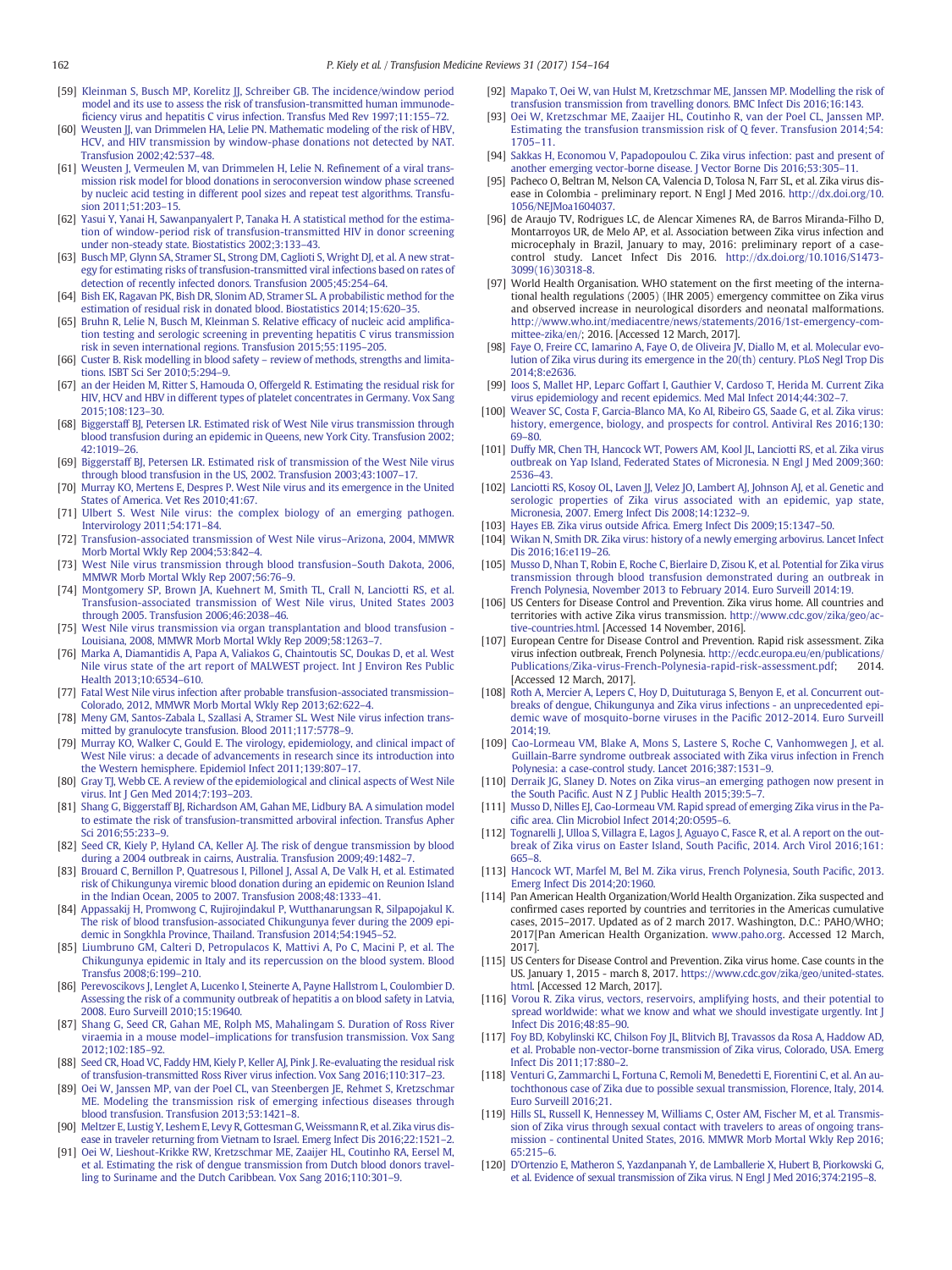- <span id="page-9-0"></span>[121] [Turmel JM, Abgueguen P, Hubert B, Vandamme YM, Maquart M, Le Guillou-](http://refhub.elsevier.com/S0887-7963(17)30049-4/rf0605)[Guillemette H, et al. Late sexual transmission of Zika virus related to persistence](http://refhub.elsevier.com/S0887-7963(17)30049-4/rf0605) [in the semen. Lancet 2016;387:2501.](http://refhub.elsevier.com/S0887-7963(17)30049-4/rf0605)
- [122] [Frank C, Cadar D, Schlaphof A, Neddersen N, Gunther S, Schmidt-Chanasit J, et al.](http://refhub.elsevier.com/S0887-7963(17)30049-4/rf0610) [Sexual transmission of Zika virus in Germany, April 2016. Euro Surveill 2016;21.](http://refhub.elsevier.com/S0887-7963(17)30049-4/rf0610)
- [123] World Health Orginisation. Zika virus infection disease outbreak news (07/03/ 2016). [http://www.who.int/csr/don/7-march-2016-zika-argentina-and-france/en/](http://www.who.int/csr/don/7-march-2016-zika-argentina-and-france/en) [Accessed 12 March, 2017].
- [124] World Health Organisation. Zika virus infection disease outbreak news (15/04/ 2016). [http://www.who.int/csr/don/15-april-2016-zika-chile/en/](http://www.who.int/csr/don/15-april-2016-zika-chile/en). [Accessed 12 March, 2017].
- [125] World Health Organisation. Zika virus infection disease outbreak news (21/04/ 2016). [http://www.who.int/csr/don/21-april-2016-zika-peru/en/](http://www.who.int/csr/don/21-april-2016-zika-peru/en). [Accessed 12 March, 2017].
- [126] Possible case of sexual transmission of Zika virus Ministry of Health Manatu Hauora. [http://www.health.govt.nz/news-media/media-releases/possible-case](http://www.health.govt.nz/news-media/media-releases/possible-case-sexual-transmission-zika-virus)[sexual-transmission-zika-virus](http://www.health.govt.nz/news-media/media-releases/possible-case-sexual-transmission-zika-virus). [Accessed 12 March, 2017].
- [127] Government of Canada News. Statement from the chief public health officer of Canada and Ontario's chief medical officer of health on the first positive case of sexually transmitted Zika virus.26/04/2016. [http://news.gc.ca/web/article-en.do?](http://news.gc.ca/web/article-en.do?nid=1056379) [nid=1056379.](http://news.gc.ca/web/article-en.do?nid=1056379) [Accessed 12 March, 2017].
- [128] [Freour T, Mirallie S, Hubert B, Splingart C, Barriere P, Maquart M, et al. Sexual trans](http://refhub.elsevier.com/S0887-7963(17)30049-4/rf0640)[mission of Zika virus in an entirely asymptomatic couple returning from a Zika ep](http://refhub.elsevier.com/S0887-7963(17)30049-4/rf0640)[idemic area, France, April 2016. Euro Surveill 2016:21.](http://refhub.elsevier.com/S0887-7963(17)30049-4/rf0640)
- [129] [Coelho FC, Durovni B, Saraceni V, Lemos C, Codeço CT, Camargo S, et al. Higher in](http://refhub.elsevier.com/S0887-7963(17)30049-4/rf0645)[cidence of Zika in adult women than adult men in Rio de Janeiro suggests a signif](http://refhub.elsevier.com/S0887-7963(17)30049-4/rf0645)[icant contribution of sexual transmission from men to women. Int J Infect Dis 2016;](http://refhub.elsevier.com/S0887-7963(17)30049-4/rf0645) [51:128](http://refhub.elsevier.com/S0887-7963(17)30049-4/rf0645)–32.
- [130] [Musso D, Roche C, Robin E, Nhan T, Teissier A, Cao-Lormeau VM. Potential sexual](http://refhub.elsevier.com/S0887-7963(17)30049-4/rf0650) [transmission of Zika virus. Emerg Infect Dis 2015;21:359](http://refhub.elsevier.com/S0887-7963(17)30049-4/rf0650)–61.
- [131] [Reusken C, Pas S, GeurtsvanKessel C, Mogling R, van Kampen J, Langerak T, et al.](http://refhub.elsevier.com/S0887-7963(17)30049-4/rf0655) [Longitudinal follow-up of Zika virus RNA in semen of a traveller returning from](http://refhub.elsevier.com/S0887-7963(17)30049-4/rf0655) [Barbados to the Netherlands with Zika virus disease, March 2016. Euro Surveill](http://refhub.elsevier.com/S0887-7963(17)30049-4/rf0655) [2016;21.](http://refhub.elsevier.com/S0887-7963(17)30049-4/rf0655)
- [132] [Mansuy JM, Dutertre M, Mengelle C, Fourcade C, Marchou B, Delobel P, et al. Zika](http://refhub.elsevier.com/S0887-7963(17)30049-4/rf0660) [virus: high infectious viral load in semen, a new sexually transmitted pathogen?](http://refhub.elsevier.com/S0887-7963(17)30049-4/rf0660) [Lancet Infect Dis 2016;16:405.](http://refhub.elsevier.com/S0887-7963(17)30049-4/rf0660)
- [133] [Brooks RB, Carlos MP, Myers RA, White MG, Bobo-Lenoci T, Aplan D, et al. Likely](http://refhub.elsevier.com/S0887-7963(17)30049-4/rf0665) [sexual transmission of Zika virus from a man with no symptoms of infection -](http://refhub.elsevier.com/S0887-7963(17)30049-4/rf0665) [Maryland, 2016. MMWR Morb Mortal Wkly Rep 2016;65:915](http://refhub.elsevier.com/S0887-7963(17)30049-4/rf0665)–6.
- [134] [Deckard DT, Chung WM, Brooks JT, Smith JC, Woldai S, Hennessey M, et al. Male-to](http://refhub.elsevier.com/S0887-7963(17)30049-4/rf0670)[male sexual transmission of Zika virus - Texas, January 2016. MMWR Morb Mortal](http://refhub.elsevier.com/S0887-7963(17)30049-4/rf0670) [Wkly Rep 2016;65:372](http://refhub.elsevier.com/S0887-7963(17)30049-4/rf0670)–4.
- [135] [Davidson A, Slavinski S, Komoto K, Rakeman J, Weiss D. Suspected female-to-male](http://refhub.elsevier.com/S0887-7963(17)30049-4/rf0675) sexual transmission of Zika virus — [new York City, 2016. Morb Mortal Wkly Rep](http://refhub.elsevier.com/S0887-7963(17)30049-4/rf0675) [2016;65:716](http://refhub.elsevier.com/S0887-7963(17)30049-4/rf0675)–7.
- [136] [Besnard M, Lastere S, Teissier A, Cao-Lormeau V, Musso D. Evidence of perinatal](http://refhub.elsevier.com/S0887-7963(17)30049-4/rf0680) [transmission of Zika virus, French Polynesia, December 2013 and February 2014.](http://refhub.elsevier.com/S0887-7963(17)30049-4/rf0680) [Euro Surveill 2014;19.](http://refhub.elsevier.com/S0887-7963(17)30049-4/rf0680)
- [137] [Oliveira Melo AS, Malinger G, Ximenes R, Szejnfeld PO, Alves Sampaio S, Bispo de](http://refhub.elsevier.com/S0887-7963(17)30049-4/rf0685) [Filippis AM. Zika virus intrauterine infection causes fetal brain abnormality and mi](http://refhub.elsevier.com/S0887-7963(17)30049-4/rf0685)[crocephaly: tip of the iceberg? Ultrasound Obstet Gynecol 2016;47:6](http://refhub.elsevier.com/S0887-7963(17)30049-4/rf0685)–7.
- [138] [Meaney-Delman D, Oduyebo T, Polen KN, White JL, Bingham AM, Slavinski SA, et al.](http://refhub.elsevier.com/S0887-7963(17)30049-4/rf0690) [Prolonged detection of Zika virus RNA in pregnant women. Obstet Gynecol 2016;](http://refhub.elsevier.com/S0887-7963(17)30049-4/rf0690)  $128.724 - 30.$
- [139] [Calvet G, Aguiar RS, Melo AS, Sampaio SA, de Filippis I, Fabri A, et al. Detection and](http://refhub.elsevier.com/S0887-7963(17)30049-4/rf0695) sequencing of Zika virus from amniotic fl[uid of fetuses with microcephaly in Brazil:](http://refhub.elsevier.com/S0887-7963(17)30049-4/rf0695) [a case study. Lancet Infect Dis 2016;16:653](http://refhub.elsevier.com/S0887-7963(17)30049-4/rf0695)–60.
- [140] [Sarno M, Sacramento GA, Khouri R, do Rosario MS, Costa F, Archanjo G, et al. Zika](http://refhub.elsevier.com/S0887-7963(17)30049-4/rf0700) [virus infection and stillbirths: a case of hydrops fetalis, hydranencephaly and](http://refhub.elsevier.com/S0887-7963(17)30049-4/rf0700) [fetal demise. PLoS Negl Trop Dis 2016;10:e0004517.](http://refhub.elsevier.com/S0887-7963(17)30049-4/rf0700)
- [141] [Driggers RW, Ho CY, Korhonen EM, Kuivanen S, Jaaskelainen AJ, Smura T, et al. Zika](http://refhub.elsevier.com/S0887-7963(17)30049-4/rf0705) [virus infection with prolonged maternal viremia and fetal brain abnormalities. N](http://refhub.elsevier.com/S0887-7963(17)30049-4/rf0705) [Engl J Med 2016;374:2142](http://refhub.elsevier.com/S0887-7963(17)30049-4/rf0705)–51.
- [142] [Panchaud A, Stojanov M, Ammerdorffer A, Vouga M, Baud D. Emerging role of](http://refhub.elsevier.com/S0887-7963(17)30049-4/rf0710) [Zika virus in adverse fetal and neonatal outcomes. Clin Microbiol Rev 2016;29:](http://refhub.elsevier.com/S0887-7963(17)30049-4/rf0710) [659](http://refhub.elsevier.com/S0887-7963(17)30049-4/rf0710)–94.
- [143] [Martines RB, Bhatnagar J, Keating MK, Silva-Flannery L, Muehlenbachs A, Gary J,](http://refhub.elsevier.com/S0887-7963(17)30049-4/rf0715) et al. Notes from the fi[eld: evidence of Zika virus infection in brain and placental](http://refhub.elsevier.com/S0887-7963(17)30049-4/rf0715) [tissues from two congenitally infected newborns and two fetal losses](http://refhub.elsevier.com/S0887-7963(17)30049-4/rf0715)–Brazil, [2015. MMWR Morb Mortal Wkly Rep 2016;65:159](http://refhub.elsevier.com/S0887-7963(17)30049-4/rf0715)–60.
- [144] [Grischott F, Puhan M, Hatz C, Schlagenhauf P. Non-vector-borne transmission of](http://refhub.elsevier.com/S0887-7963(17)30049-4/rf0720) [Zika virus: a systematic review. Travel Med Infect Dis 2016;14:313](http://refhub.elsevier.com/S0887-7963(17)30049-4/rf0720)–30.
- [145] [Dupont-Rouzeyrol M, Biron A, O'Connor O, Huguon E, Descloux E. Infectious Zika](http://refhub.elsevier.com/S0887-7963(17)30049-4/rf0725) [viral particles in breastmilk. Lancet 2016;387:1051.](http://refhub.elsevier.com/S0887-7963(17)30049-4/rf0725)
- [146] ProMED-mail. Zika virus Americas, Atlantic Ocean. Pro MED mail 2015; 23 Dec: 20151223.3886435. [http://www.promedmail.orghttp://www.promedmail.org](http://www.promedmail.org). [Accessed 12 March, 2017].
- [147] [Musso D, Stramer SL, Committee AT-TD, Busch MP, International Society of Blood](http://refhub.elsevier.com/S0887-7963(17)30049-4/rf0735) [Transfusion Working Party on Transfusion-Transmitted Infectious D. Zika virus: a](http://refhub.elsevier.com/S0887-7963(17)30049-4/rf0735) [new challenge for blood transfusion. Lancet 2016;387:1993](http://refhub.elsevier.com/S0887-7963(17)30049-4/rf0735)–4.
- [148] Reuters. Brazil reports Zika infection from blood transfusions. 4 February, 2016. <http://www.reuters.com/article/us-health-zika-brazil-blood-idUSKCN0VD22N>; 2016. [Accessed 12 March, 2017].
- [149] [Barjas-Castro ML, Angerami RN, Cunha MS, Suzuki A, Nogueira JS, Rocco IM, et al.](http://refhub.elsevier.com/S0887-7963(17)30049-4/rf0745) [Probable transfusion-transmitted Zika virus in Brazil. Transfusion 2016;56:1684](http://refhub.elsevier.com/S0887-7963(17)30049-4/rf0745)–8.
- [150] [Marks PW, Epstein JS, Borio LL. Maintaining a safe blood supply in an era of emerg](http://refhub.elsevier.com/S0887-7963(17)30049-4/rf0750)[ing pathogens. J Infect Dis 2016;213:1676](http://refhub.elsevier.com/S0887-7963(17)30049-4/rf0750)–7.
- [151] [Franchini M, Velati C. Blood safety and zoonotic emerging pathogens: now it's the](http://refhub.elsevier.com/S0887-7963(17)30049-4/rf0755) [turn of Zika virus! Blood Transfus 2016;14:93](http://refhub.elsevier.com/S0887-7963(17)30049-4/rf0755)–4.
- [152] [Katz LM, Rossmann SN. Zika and the blood supply: a work in progress. Arch Pathol](http://refhub.elsevier.com/S0887-7963(17)30049-4/rf0760) [Lab Med 2017;141:85](http://refhub.elsevier.com/S0887-7963(17)30049-4/rf0760)–92.
- [153] [Kashima S, Slavov SN, Covas DT. Zika virus and its implication in transfusion safety.](http://refhub.elsevier.com/S0887-7963(17)30049-4/rf0765) [Rev Bras Hematol Hemoter 2016;38:90](http://refhub.elsevier.com/S0887-7963(17)30049-4/rf0765)–1.
- [154] [Marano G, Pupella S, Vaglio S, Liumbruno GM, Grazzini G. Zika virus and the never](http://refhub.elsevier.com/S0887-7963(17)30049-4/rf0770)[ending story of emerging pathogens and transfusion medicine. Blood Transfus](http://refhub.elsevier.com/S0887-7963(17)30049-4/rf0770) [2016;14:95](http://refhub.elsevier.com/S0887-7963(17)30049-4/rf0770)–100.
- [155] Musso D, Aubry M, Broult J, Stassinopoulos A, Green J. Zika virus: new emergencies, potential for severe complications, and prevention of transfusion-transmitted Zika fever in the context of co-circulation of arboviruses. Blood Transfus 2016. [http://dx.](http://dx.doi.org/10.2450/2016.0003-16) [doi.org/10.2450/2016.0003-16.](http://dx.doi.org/10.2450/2016.0003-16)
- [156] [Calleri G, Burdino E, Bonora S, Raso R, Ghisetti V, Caramello P. Zika virus infection in](http://refhub.elsevier.com/S0887-7963(17)30049-4/rf0780) [two travelers returning from an epidemic area to Italy, 2016: algorithm for diagno](http://refhub.elsevier.com/S0887-7963(17)30049-4/rf0780)[sis and recommendations. Travel Med Infect Dis 2016;14:506](http://refhub.elsevier.com/S0887-7963(17)30049-4/rf0780)–8.
- [157] [Fourcade C, Mansuy JM, Dutertre M, Delpech M, Marchou B, Delobel P, et al. Viral](http://refhub.elsevier.com/S0887-7963(17)30049-4/rf0785) [load kinetics of Zika virus in plasma, urine and saliva in a couple returning from](http://refhub.elsevier.com/S0887-7963(17)30049-4/rf0785) [Martinique, French West Indies. J Clin Virol 2016;82:1](http://refhub.elsevier.com/S0887-7963(17)30049-4/rf0785)–4.
- [158] [Maria AT, Maquart M, Makinson A, Flusin O, Segondy M, Leparc-Goffart I, et al. Zika](http://refhub.elsevier.com/S0887-7963(17)30049-4/rf0790) [virus infections in three travellers returning from South America and the Caribbean](http://refhub.elsevier.com/S0887-7963(17)30049-4/rf0790) [respectively, to Montpellier, France, December 2015 to January 2016. Euro Surveill](http://refhub.elsevier.com/S0887-7963(17)30049-4/rf0790) [2016;21.](http://refhub.elsevier.com/S0887-7963(17)30049-4/rf0790)
- [159] [Wu D, Sun J, Zhong H, Guan D, Zhang H, Tan Q, et al. A family cluster of imported](http://refhub.elsevier.com/S0887-7963(17)30049-4/rf0795) [ZIKV cases: Viremia period may be longer than previously reported. J Infect](http://refhub.elsevier.com/S0887-7963(17)30049-4/rf0795) [2016;73:300](http://refhub.elsevier.com/S0887-7963(17)30049-4/rf0795)–3.
- [160] Musso D, Rouault E, Teissier A, Lanteri MC, Zisou K, Broult J, et al. Molecular detection of Zika virus in blood and RNA load determination during the French Polynesian outbreak. J Med Virol 2016. [http://dx.doi.org/10.1002/jmv.24735.](http://dx.doi.org/10.1002/jmv.24735)
- [161] [Lessler J, Ott CT, Carcelen AC, Konikoff JM, Williamson J, Bi Q, et al. Times to key](http://refhub.elsevier.com/S0887-7963(17)30049-4/rf0805) [events in Zika virus infection and implications for blood donation: a systematic re](http://refhub.elsevier.com/S0887-7963(17)30049-4/rf0805)[view. Bull World Health Organ 2016;94:841](http://refhub.elsevier.com/S0887-7963(17)30049-4/rf0805)–9.
- [162] Osuna CE, Lim SY, Deleage C, Griffi[n BD, Stein D, Schroeder LT, et al. Zika viral dynam](http://refhub.elsevier.com/S0887-7963(17)30049-4/rf0810)[ics and shedding in rhesus and cynomolgus macaques. Nat Med 2016;22:1448](http://refhub.elsevier.com/S0887-7963(17)30049-4/rf0810)–55.
- [163] Bierlaire D, Mauguin S, Broult J, Musso D, Zika virus and blood transfusion: the experience of French Polynesia. Transfusion 2017. [http://dx.doi.org/10.1111/trf.14028.](http://dx.doi.org/10.1111/trf.14028)
- [164] [Kuehnert MJ, Basavaraju SV, Moseley RR, Pate LL, Galel SA, Williamson PC, et al.](http://refhub.elsevier.com/S0887-7963(17)30049-4/rf0820) [Screening of blood donations for Zika virus infection - Puerto Rico, April 3-June](http://refhub.elsevier.com/S0887-7963(17)30049-4/rf0820) [11, 2016. MMWR Morb Mortal Wkly Rep 2016;65:627](http://refhub.elsevier.com/S0887-7963(17)30049-4/rf0820)–8.
- [165] [Gallian P, Cabie A, Richard P, Paturel L, Charrel RN, Pastorino B, et al. Zika virus in](http://refhub.elsevier.com/S0887-7963(17)30049-4/rf0825) [asymptomatic blood donors in Martinique. Blood 2017;129:263](http://refhub.elsevier.com/S0887-7963(17)30049-4/rf0825)–6.
- [166] Galel SA, Williamson PC, Busch MP, Stanek D, Bakkour S, Stone M, et al. First Zikapositive donations in the continental United States. Transfusion 2017. [http://dx.doi.](http://dx.doi.org/10.1111/trf.14029) [org/10.1111/trf.14029.](http://dx.doi.org/10.1111/trf.14029)
- [167] [Frank C, Faber M, Stark K. Causal or not: applying the Bradford Hill aspects of evi](http://refhub.elsevier.com/S0887-7963(17)30049-4/rf0835)[dence to the association between Zika virus and microcephaly. EMBO Mol Med](http://refhub.elsevier.com/S0887-7963(17)30049-4/rf0835) [2016;8:305](http://refhub.elsevier.com/S0887-7963(17)30049-4/rf0835)–7.
- [168] [Nayak S, Lei J, Pekosz A, Klein S, Burd I. Pathogenesis and molecular mechanisms of](http://refhub.elsevier.com/S0887-7963(17)30049-4/rf0840) [Zika virus. Semin Reprod Med 2016;34:266](http://refhub.elsevier.com/S0887-7963(17)30049-4/rf0840)–72.
- [169] Krauer F, Riesen M, Reveiz L, Oladapo OT, Martinez-Vega R, Porgo TV, et al. Zika virus infection as a cause of congenital brain abnormalities and Guillain-Barre syndrome: systematic review. bioRxiv 2016. [http://dx.doi.org/10.1101/073098.](http://dx.doi.org/10.1101/073098)
- [170] [Atif M, Azeem M, Sarwar MR, Bashir A. Zika virus disease: a current review of the](http://refhub.elsevier.com/S0887-7963(17)30049-4/rf0850) [literature. Infection 2016;44:695](http://refhub.elsevier.com/S0887-7963(17)30049-4/rf0850)–705.
- [171] Pan American Health Organisation. Regional Zika epidemiological update (Americas) - 14 July 2016. [http://www.paho.org/hq/index.php?option=com\\_](http://www.paho.org/hq/index.php?option=com_content&view=article&id=11599:regional-zika-epidemiological-update-americas&Itemid=41691&lang=en) [content&view=article&id=11599:regional-zika-epidemiological-update](http://www.paho.org/hq/index.php?option=com_content&view=article&id=11599:regional-zika-epidemiological-update-americas&Itemid=41691&lang=en)[americas&Itemid=41691&lang=en.](http://www.paho.org/hq/index.php?option=com_content&view=article&id=11599:regional-zika-epidemiological-update-americas&Itemid=41691&lang=en) [Accessed 12 March, 2017].
- [172] [Costa F, Sarno M, Khouri R, de Paula Freitas B, Siqueira I, Ribeiro GS, et al. Emer](http://refhub.elsevier.com/S0887-7963(17)30049-4/rf0860)[gence of congenital Zika syndrome: viewpoint from the Front lines. Ann Intern](http://refhub.elsevier.com/S0887-7963(17)30049-4/rf0860) [Med 2016;164:689](http://refhub.elsevier.com/S0887-7963(17)30049-4/rf0860)–91.
- [173] [Watrin L, Ghawche F, Larre P, Neau JP, Mathis S, Fournier E. Guillain-Barre syn](http://refhub.elsevier.com/S0887-7963(17)30049-4/rf0865)[drome \(42 cases\) occurring during a Zika virus outbreak in French Polynesia. Med](http://refhub.elsevier.com/S0887-7963(17)30049-4/rf0865)[icine \(Baltimore\) 2016;95:e3257.](http://refhub.elsevier.com/S0887-7963(17)30049-4/rf0865)
- [174] [Ticconi C, Pietropolli A, Rezza G. Zika virus infection and pregnancy: what we do](http://refhub.elsevier.com/S0887-7963(17)30049-4/rf0870) [and do not know. Pathog Glob Health 2016;110:262](http://refhub.elsevier.com/S0887-7963(17)30049-4/rf0870)–8.
- [175] [Magalhaes-Barbosa MC, Prata-Barbosa A, Robaina JR, Raymundo CE, Lima-Setta F,](http://refhub.elsevier.com/S0887-7963(17)30049-4/rf0875) [Cunha AJ. Trends of the microcephaly and Zika virus outbreak in Brazil, January-](http://refhub.elsevier.com/S0887-7963(17)30049-4/rf0875)[July 2016. Travel Med Infect Dis 2016;14:458](http://refhub.elsevier.com/S0887-7963(17)30049-4/rf0875)–63.
- [176] [Ladhani SN, O'Connor C, Kirkbride H, Brooks T, Morgan D. Outbreak of Zika virus](http://refhub.elsevier.com/S0887-7963(17)30049-4/rf0880) [disease in the Americas and the association with microcephaly, congenital](http://refhub.elsevier.com/S0887-7963(17)30049-4/rf0880) [malformations and Guillain-Barre syndrome. Arch Dis Child 2016;101:600](http://refhub.elsevier.com/S0887-7963(17)30049-4/rf0880)–2.
- [177] [Dirlikov E, Major CG, Mayshack M, Medina N, Matos D, Ryff KR, et al. Guillain-Barre](http://refhub.elsevier.com/S0887-7963(17)30049-4/rf0885) [syndrome during ongoing Zika virus transmission - Puerto Rico, January 1-July 31,](http://refhub.elsevier.com/S0887-7963(17)30049-4/rf0885) [2016. MMWR Morb Mortal Wkly Rep 2016;65:910](http://refhub.elsevier.com/S0887-7963(17)30049-4/rf0885)–4.
- [178] [Uncini A, Shahrizaila N, Kuwabara S. Zika virus infection and Guillain-Barre syn](http://refhub.elsevier.com/S0887-7963(17)30049-4/rf0890)[drome: a review focused on clinical and electrophysiological subtypes. J Neurol](http://refhub.elsevier.com/S0887-7963(17)30049-4/rf0890) [Neurosurg Psychiatry 2017;88:266](http://refhub.elsevier.com/S0887-7963(17)30049-4/rf0890)–71.
- [179] [Munoz LS, Barreras P, Pardo CA. Zika virus-associated neurological disease in the](http://refhub.elsevier.com/S0887-7963(17)30049-4/rf0895) [adult: Guillain-Barre syndrome, encephalitis, and myelitis. Semin Reprod Med](http://refhub.elsevier.com/S0887-7963(17)30049-4/rf0895) [2016;34:273](http://refhub.elsevier.com/S0887-7963(17)30049-4/rf0895)–9.
- [180] Outbreak News Today. Transfusion-associated Zika virus reported in Brazil. Posted by Robert Herriman on December 18, 2015. [http://outbreaknewstoday.com/transfusion](http://outbreaknewstoday.com/transfusion-associated-zika-virus-reported-in-brazil-76935)[associated-zika-virus-reported-in-brazil-76935/](http://outbreaknewstoday.com/transfusion-associated-zika-virus-reported-in-brazil-76935). [Accessed 12 March, 2017].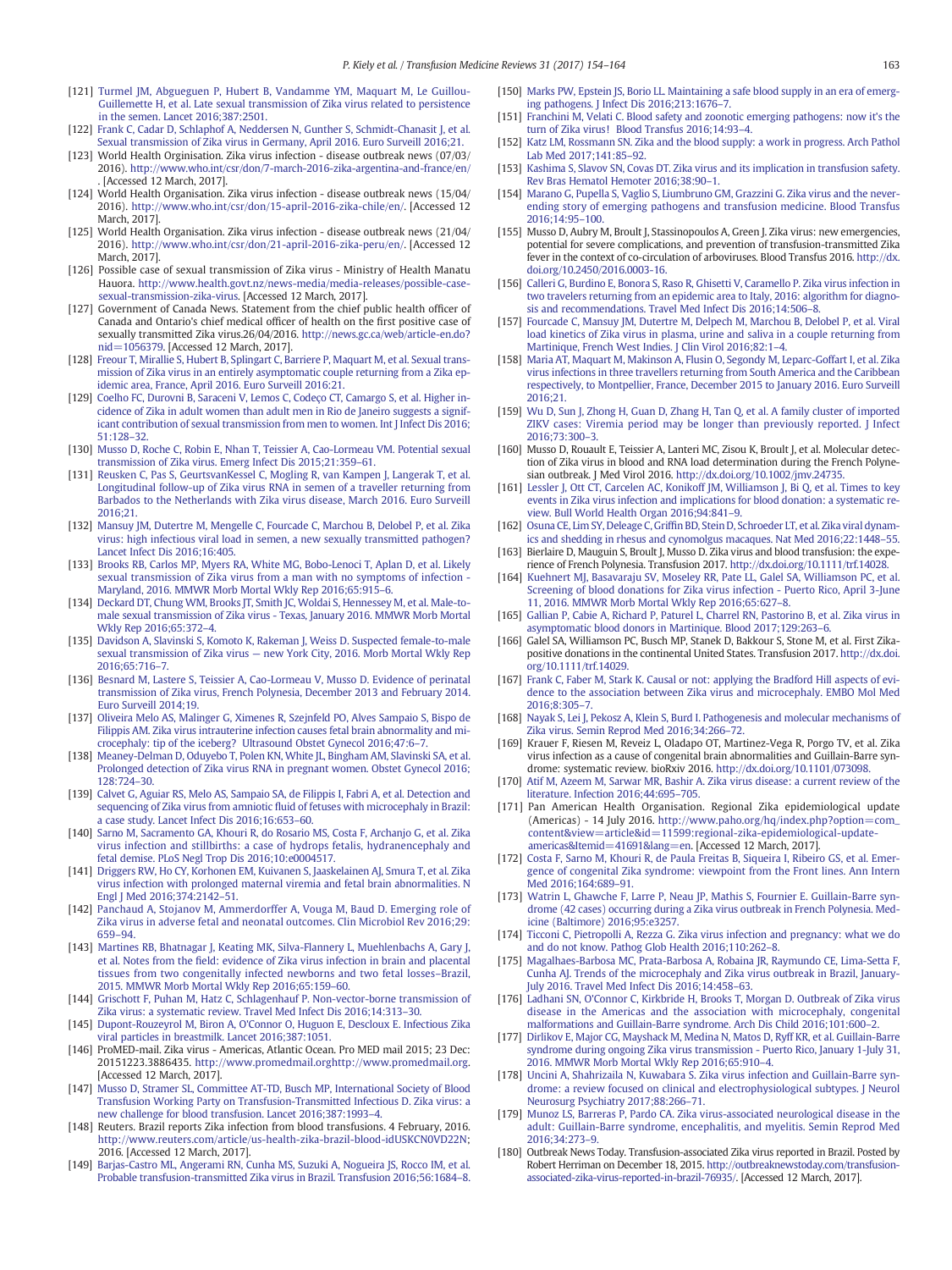- <span id="page-10-0"></span>[181] [Motta IJ, Spencer BR, Cordeiro da Silva SG, Arruda MB, Dobbin JA, Gonzaga YB, et al.](http://refhub.elsevier.com/S0887-7963(17)30049-4/rf0905) [Evidence for transmission of Zika virus by platelet transfusion. N Engl J Med 2016;](http://refhub.elsevier.com/S0887-7963(17)30049-4/rf0905) [375:1101](http://refhub.elsevier.com/S0887-7963(17)30049-4/rf0905)–3.
- [182] [Chuang V, Wong TY, Leung YH, Ma E, Law YL, Tsang O, et al. Review of dengue fever](http://refhub.elsevier.com/S0887-7963(17)30049-4/rf0910) [cases in Hong Kong during 1998 to 2005. Hong Kong Med J 2008;14:170](http://refhub.elsevier.com/S0887-7963(17)30049-4/rf0910)–7.
- [183] [Tambyah PA, Koay ES, Poon ML, Lin RV, Ong BK. Dengue hemorrhagic fever trans](http://refhub.elsevier.com/S0887-7963(17)30049-4/rf0915)[mitted by blood transfusion. N Engl J Med 2008;359:1526](http://refhub.elsevier.com/S0887-7963(17)30049-4/rf0915)–7.
- [184] [Teo D, Ng LC, Lam S. Is dengue a threat to the blood supply? Transfus Med 2009;](http://refhub.elsevier.com/S0887-7963(17)30049-4/rf0920) [19:66](http://refhub.elsevier.com/S0887-7963(17)30049-4/rf0920)–77.
- [185] [Sabino EC, Loureiro P, Lopes ME, Capuani L, McClure C, Chowdhury D, et al.](http://refhub.elsevier.com/S0887-7963(17)30049-4/rf0925) [Transfusion-transmitted dengue and associated clinical symptoms during the](http://refhub.elsevier.com/S0887-7963(17)30049-4/rf0925) [2012 epidemic in Brazil. J Infect Dis 2016;213:694](http://refhub.elsevier.com/S0887-7963(17)30049-4/rf0925)–702.
- [186] [Levi JE, Nishiya A, Felix AC, Salles NA, Sampaio LR, Hangai F, et al. Real-time symp](http://refhub.elsevier.com/S0887-7963(17)30049-4/rf0930)[tomatic case of transfusion-transmitted dengue. Transfusion 2015;55:961](http://refhub.elsevier.com/S0887-7963(17)30049-4/rf0930)–4.
- [187] [Oh HB, Muthu V, Daruwalla ZJ, Lee SY, Koay ES, Tambyah PA. Bitten by a bug or a](http://refhub.elsevier.com/S0887-7963(17)30049-4/rf0935) [bag? Transfusion-transmitted dengue: a rare complication in the bleeding surgical](http://refhub.elsevier.com/S0887-7963(17)30049-4/rf0935) [patient. Transfusion 2015;55:1655](http://refhub.elsevier.com/S0887-7963(17)30049-4/rf0935)–61.
- [188] [Linnen JM, Vinelli E, Sabino EC, Tobler LH, Hyland C, Lee TH, et al. Dengue](http://refhub.elsevier.com/S0887-7963(17)30049-4/rf0940) [viremia in blood donors from Honduras, Brazil, and Australia. Transfusion](http://refhub.elsevier.com/S0887-7963(17)30049-4/rf0940) [2008;48:1355](http://refhub.elsevier.com/S0887-7963(17)30049-4/rf0940)–62.
- [189] [Mohammed H, Linnen JM, Munoz-Jordan JL, Tomashek K, Foster G, Broulik AS,](http://refhub.elsevier.com/S0887-7963(17)30049-4/rf0945) [et al. Dengue virus in blood donations, Puerto Rico, 2005. Transfusion 2008;48:](http://refhub.elsevier.com/S0887-7963(17)30049-4/rf0945) [1348](http://refhub.elsevier.com/S0887-7963(17)30049-4/rf0945)–54.
- [190] Karim F, Nasir N, Moiz B. Transfusion transmitted dengue: one donor infects two patients. Transfus Apher Sci 2016. [http://dx.doi.org/10.1016/j.transci.2016.10.013.](http://dx.doi.org/10.1016/j.transci.2016.10.013)
- [191] [Koepsell SA, Freifeld AG, Sambol AR, McComb RD, Kazmi SA. Seronegative naturally](http://refhub.elsevier.com/S0887-7963(17)30049-4/rf0955) [acquired West Nile virus encephalitis in a renal and pancreas transplant recipient.](http://refhub.elsevier.com/S0887-7963(17)30049-4/rf0955) [Transpl Infect Dis 2010;12:459](http://refhub.elsevier.com/S0887-7963(17)30049-4/rf0955)–64.
- [192] [Winston DJ, Vikram HR, Rabe IB, Dhillon G, Mulligan D, Hong JC, et al. Donor](http://refhub.elsevier.com/S0887-7963(17)30049-4/rf0960)[derived West Nile virus infection in solid organ transplant recipients: report of](http://refhub.elsevier.com/S0887-7963(17)30049-4/rf0960) [four additional cases and review of clinical, diagnostic, and therapeutic features.](http://refhub.elsevier.com/S0887-7963(17)30049-4/rf0960) [Transplantation 2014;97:881](http://refhub.elsevier.com/S0887-7963(17)30049-4/rf0960)–9.
- [193] Food and Drug Admistration. FDA new release, 30 march 2016. FDA allows use of investigational test to screen blood donations for Zika virus. [https://www.fda.](https://www.fda.gov/newsevents/newsroom/pressannouncements/ucm493081.htm) [gov/newsevents/newsroom/pressannouncements/ucm493081.htm.](https://www.fda.gov/newsevents/newsroom/pressannouncements/ucm493081.htm) [Accessed 2 May, 2017].
- [194] Hologic. News release. FDA approves use of the Procleix Zika virus assay from Hologic and Grifols to screen the U.S. blood supply under an IND study protocol. [http://investors.hologic.com/2016-06-20-FDA-Approves-Use-of-the-Procleix-](http://investors.hologic.com/2016-06-20-FDA-Approves-Use-of-the-Procleix-Zika-Virus-Assay-from-Hologic-and-Grifols-to-Screen-the-U-S-Blood-Supply-Under-an-IND-Study-Protocol)[Zika-Virus-Assay-from-Hologic-and-Grifols-to-Screen-the-U-S-Blood-Supply-](http://investors.hologic.com/2016-06-20-FDA-Approves-Use-of-the-Procleix-Zika-Virus-Assay-from-Hologic-and-Grifols-to-Screen-the-U-S-Blood-Supply-Under-an-IND-Study-Protocol)[Under-an-IND-Study-Protocol](http://investors.hologic.com/2016-06-20-FDA-Approves-Use-of-the-Procleix-Zika-Virus-Assay-from-Hologic-and-Grifols-to-Screen-the-U-S-Blood-Supply-Under-an-IND-Study-Protocol); 2016. [Accessed 2 May, 2017].
- [195] U.S. Food and Drug Administration (FDA). Revised recommendations for reducing the risk of Zika virus transmission by blood and blood components. Guidance for industry. [https://www.fda.gov/downloads/biologicsbloodvaccines/guidancecomplianceregula](https://www.fda.gov/downloads/biologicsbloodvaccines/guidancecomplianceregulatoryinformation/guidances/blood/ucm518213.pdf) [toryinformation/guidances/blood/ucm518213.pdf;](https://www.fda.gov/downloads/biologicsbloodvaccines/guidancecomplianceregulatoryinformation/guidances/blood/ucm518213.pdf) 2016. [Accessed 2 May, 2017].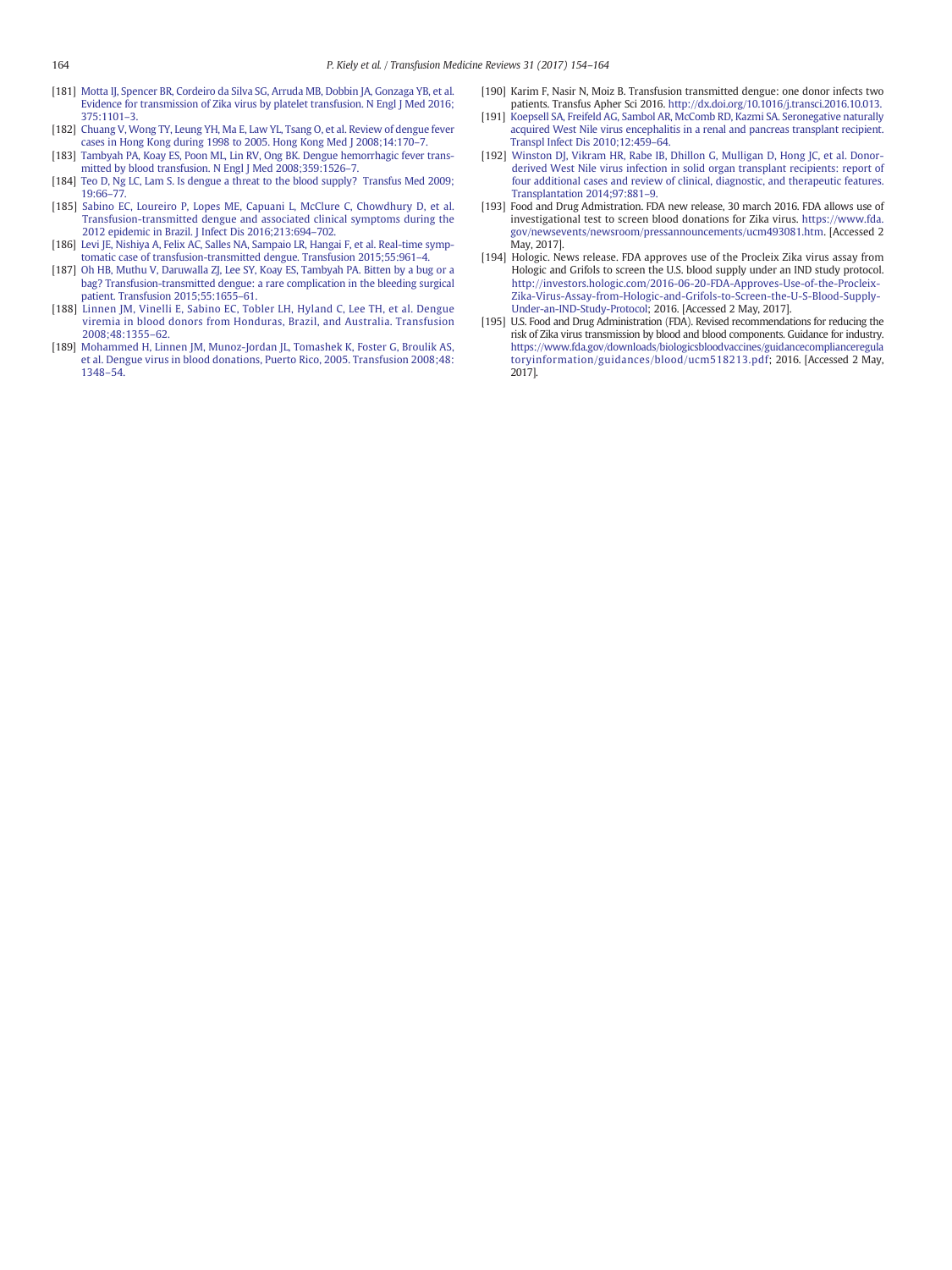# **Update**

# <span id="page-11-0"></span>**Transfusion Medicine Reviews**

**Volume 32, Issue 1, January 2018, Page 66–68**

**DOI: https://doi.org/10.1016/j.tmrv.2017.07.005**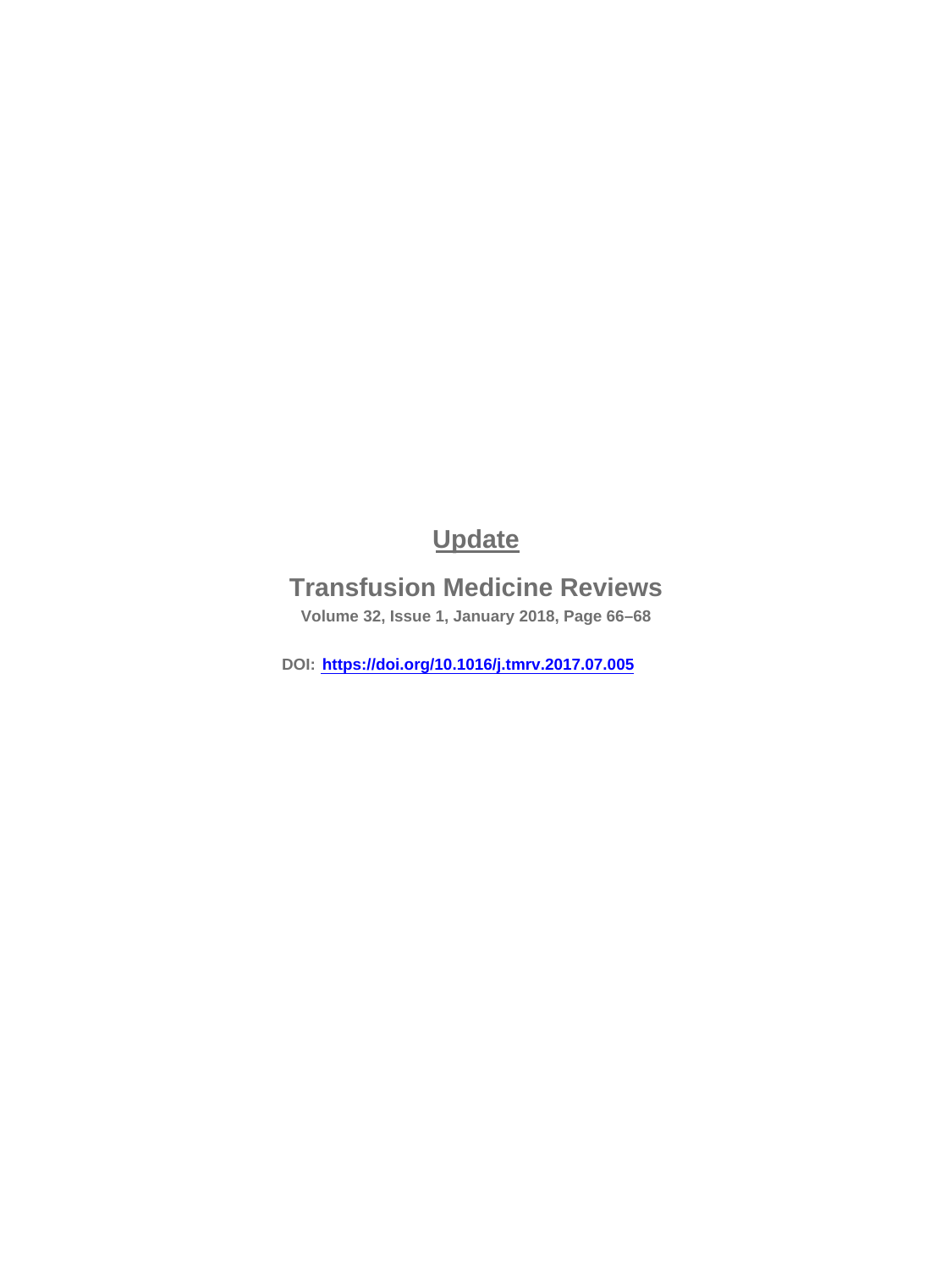

Contents lists available at [ScienceDirect](http://www.sciencedirect.com/science/journal/)

### Transfusion Medicine Reviews

journal homepage:



https://www.journals.elsevier.com/transfusion-medicine-reviews/

Erratum

# Erratum to "Emerging Infectious Diseases and Blood Safety: Modeling the Transfusion-Transmission Risk" (Transfusion Medicine Reviews 31/3 [2017] 154-164)



Philip Kiely<sup>a,b,\*</sup>, Manoj Gambhir<sup>b</sup>, Allen C Cheng<sup>b,c</sup>, Zoe K McQuilten<sup>b</sup>, Clive R Seed<sup>a</sup>, Erica M Wood<sup>b</sup>

<sup>a</sup> Australian Red Cross Blood Service, Melbourne, Victoria, Australia

<sup>b</sup> Department of Epidemiology and Preventive Medicine, School of Public Health and Preventive Medicine, Monash University, Melbourne, Victoria, Australia

<sup>c</sup> Department of Infectious Diseases, Alfred Health, Australia

#### (See [Tables 1](#page-3-0)–3.)

The publisher regrets that there are some errors in the format of the tables used in the final version of this article. The publisher includes reformatted versions of the tables below.

The publisher would like to apologize for any inconvenience caused.

DOI of original article: http://dx.doi.org[/10.1016/j.tmrv.2017.05.002](http://dx.doi.org/10.1016/j.tmrv.2017.05.002).

⁎ Corresponding author at: Philip Kiely, BSc (Hons), Australian Red Cross Blood Service, PO Box 354, South Melbourne, Victoria 3205, Australia. URL: <pkiely@redcrossblood.org.au> (P. Kiely).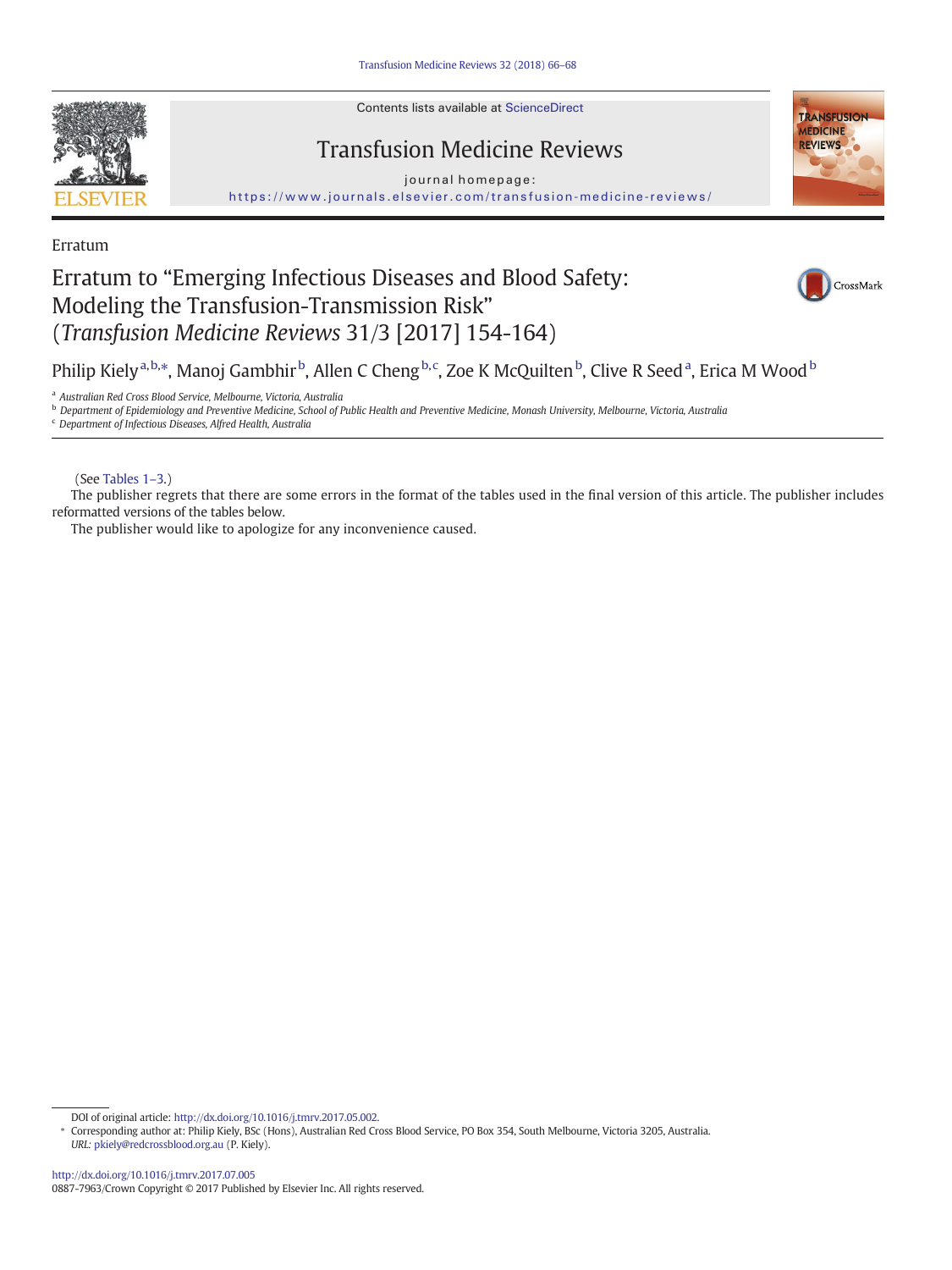#### Table 1

Assumptions and limitations of the Biggerstaff-Petersen and EUFRAT models

|                                                       | Assumptions common to both models                                                                                                                                                                                                                                                                                                                                                                                        | Additional assumptions for<br>the BP model                                                                                                                                                                                                                                                 | Additional assumptions for EUFRAT                                                                                                                                                                                                                                                                                                                                                                                                                                        |
|-------------------------------------------------------|--------------------------------------------------------------------------------------------------------------------------------------------------------------------------------------------------------------------------------------------------------------------------------------------------------------------------------------------------------------------------------------------------------------------------|--------------------------------------------------------------------------------------------------------------------------------------------------------------------------------------------------------------------------------------------------------------------------------------------|--------------------------------------------------------------------------------------------------------------------------------------------------------------------------------------------------------------------------------------------------------------------------------------------------------------------------------------------------------------------------------------------------------------------------------------------------------------------------|
| Assumptions related to<br>reported case numbers       | • Reported incident infections<br>represent all symptomatic<br>infections.                                                                                                                                                                                                                                                                                                                                               | • Symptom onset dates for<br>reported (symptomatic)<br>cases are similar to<br>asymptomatic infections.                                                                                                                                                                                    |                                                                                                                                                                                                                                                                                                                                                                                                                                                                          |
| Assumptions related to blood<br>donor characteristics | • Donation frequency is constant<br>throughout the period of observation<br>• All donors have the same risk of<br>infection, which is constant,<br>during the period of observation.<br>• Asymptomatic infection does not<br>affect the donation behavior of donors.<br>• Likelihood of detection of infectious<br>donors by the predonation questionnaire                                                               | • Donors have the same risk of<br>infection as the general population.<br>• Blood components from viremic<br>blood donors transmit infection<br>with 100% efficiency.<br>• Donors with symptomatic infections<br>either would not present to donate or<br>would be excluded from donating. |                                                                                                                                                                                                                                                                                                                                                                                                                                                                          |
| Assumptions related to infection                      | is constant throughout the infectious period.<br>• Historically estimated asymptomatic/<br>symptomatic infection ratio and<br>viremic periods are applicable to<br>the study population and remain<br>constant during period of observation.<br>• Relative timing and duration of<br>viremia are independent of symptom onset time.<br>• Duration of viremia is the same for<br>both symptomatic and asymptomatic cases. |                                                                                                                                                                                                                                                                                            | • Risk from traveling donors is<br>based on the duration of visit to<br>outbreak/endemic area and time<br>from departure to donating.<br>• Traveling donors have the same<br>risk of infection as local inhabitants<br>in outbreak/endemic area.<br>• The proportion of donors that<br>develop chronic infections is                                                                                                                                                     |
| Limitations                                           | • Input parameters required for<br>both models are often not well<br>defined and contribute to the<br>inherent uncertainty of the models.                                                                                                                                                                                                                                                                                | • To perform the statistical<br>resampling in the BP model,<br>the dates of symptom onset<br>for reported incident<br>cases are required.                                                                                                                                                  | constant during period of observation.<br>• A number of parameters in the<br>EUFRAT model, including the difference<br>in risk of infection between donors and<br>the general population, the proportion of<br>symptomatic cases in the general<br>population that do not seek health<br>care or are misdiagnosed, and the TT<br>efficiency of infected end products and<br>the level of immunity in the general<br>population, are typically unknown for<br>EID agents. |
|                                                       |                                                                                                                                                                                                                                                                                                                                                                                                                          | • The BP model does not take<br>into account the reduction in<br>TT risk related to efficiency of<br>transmission by transfusion,<br>pathogen reduction/inactivation                                                                                                                       |                                                                                                                                                                                                                                                                                                                                                                                                                                                                          |

due to blood processing and storage, and recipient immunity.